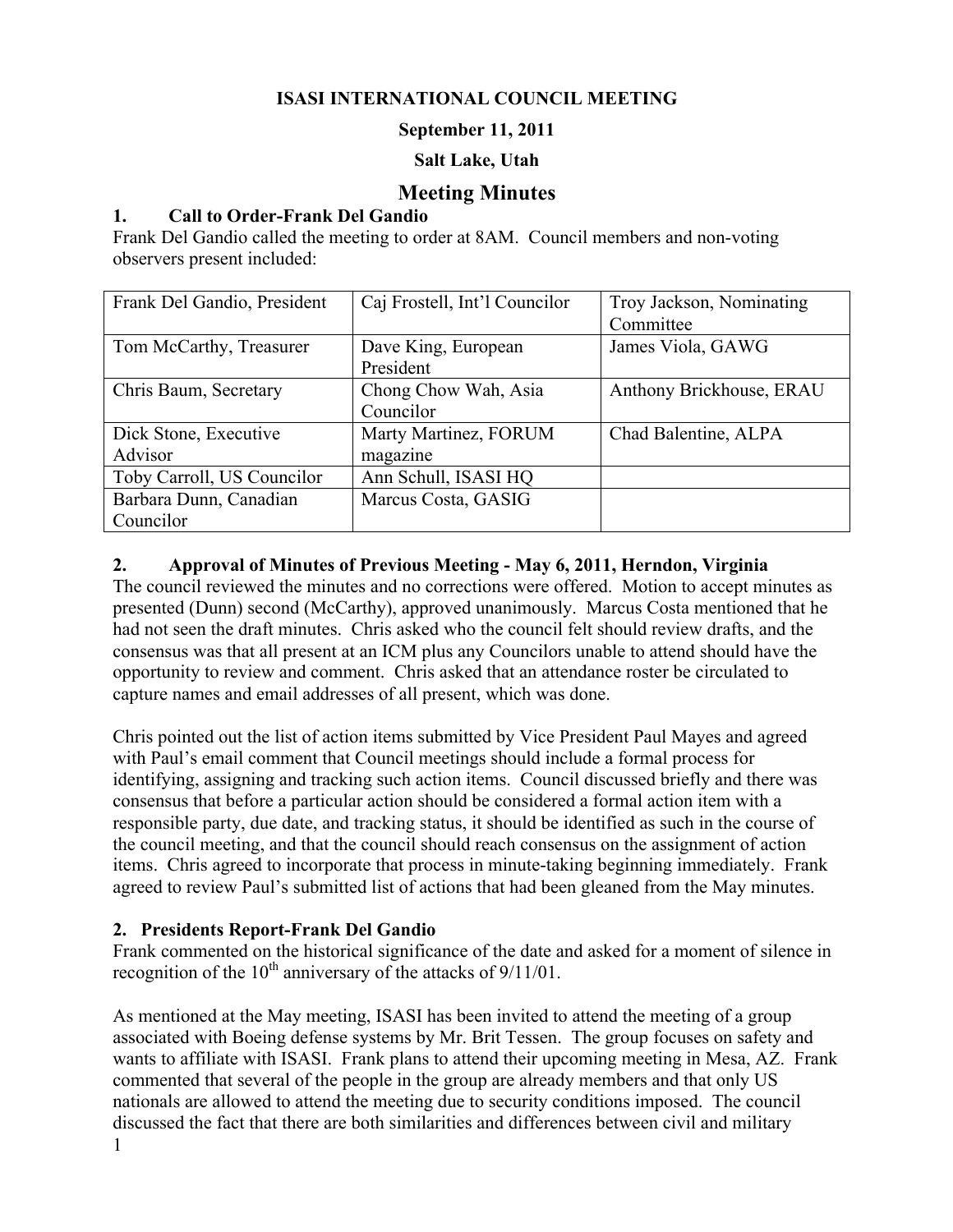aircraft and operations. There was discussion about forming an ISASI WG to accommodate military-civil cooperation although no conclusions were drawn. Dave King observed that the UK military accident investigators group has joined as a corporate member. Chris said that if some of the members of this group are already ISASI members, and the UK group that is apparently similar has joined as a corporate member, we need to make sure we handle all such requests for affiliation the same. Frank will further discuss the group's interests in ISASI at their upcoming meeting and report back to the council in May.

| <b>ACTION</b>          | <b>Responsible</b> | Due     | <b>Status</b> |
|------------------------|--------------------|---------|---------------|
| Advise Council on the  | Frank              | May ICM | <b>OPEN</b>   |
| nature of the request  |                    |         |               |
| from Boeing Defense    |                    |         |               |
| Systems to affiliate   |                    |         |               |
| with ISASI, with       |                    |         |               |
| consideration given to |                    |         |               |
| formation of a WG      |                    |         |               |

Frank advised the Council that we do not yet have a tenant for the vacant portion of the office condo. Commercial real estate in the area is currently experiencing high vacancy rates, so filling it may be difficult. Until filled, this will of course represent lost income. In addition, the air conditioning unit in the ISASI office failed & needed to be repaired.

Frank asked for an update on using the RegOnline system for dues renewal. Barbara said that the system is not always useable in that it precludes individual societies from adding a "surcharge" for their own society use. Ann Schull said there are 200 people on automatic credit card renewal now, and given that capability, questioned if we should spend 3.95 USD for each RegOnline transaction. Caj pointed out that people, particularly international members outside Europe, need the ability to pay on line each time because the banking systems are not always well suited to do automatic renewals. The conclusion was that no single system is going to satisfy all of ISASI's needs, but we should do everything we can to encourage members to use whatever capability is feasible to streamline the dues renewal process and reduce the number of people in arrears.

| <b>ACTION</b>          | <b>Responsible</b>  | Due          | <b>Status</b> |
|------------------------|---------------------|--------------|---------------|
| Send letters to their  | Chapter/Society     | As necessary | <b>OPEN</b>   |
| individual             | presidents in areas |              |               |
| membership             | where the banking   |              |               |
| discussing benefits to | system and society  |              |               |
| the member and to the  | procedures will     |              |               |
| societies of automatic | support automatic   |              |               |
| renewal.               | credit card renewal |              |               |

Frank reminded the Council that there have been discussions of mentoring in the past; that is, identifying active ISASI members to act as mentors to student members, and advised the Council that he had asked Anthony Brickhouse to be present to discuss the concept and how it might be implemented. Anthony said he thought that a formal mentoring program is an excellent idea, that ISASI members represent a wealth of knowledge that would be well transmitted by use of a formal program. Toby said he thought it would add value to student membership. Caj supported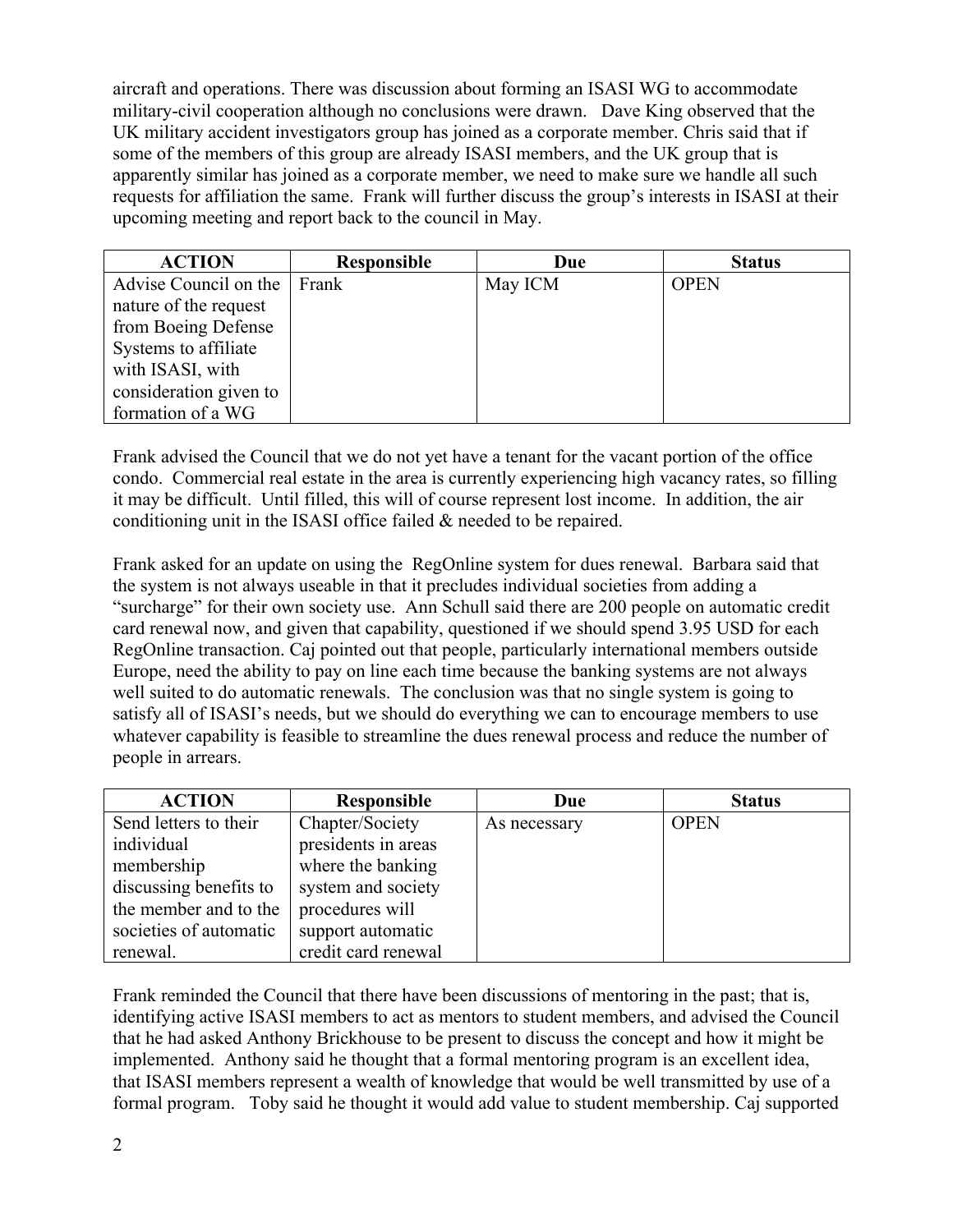the other comments and offered that there could also be a "reachout" type activity to student groups but also pointed out that funding would have to be identified. Dave King mentioned that such an activity would have a cost, whereas simply identifying a specific mentor for a student would be essentially free. Dave also supported Toby's comment about value added for student membership. Toby suggested that we develop a list of volunteer mentors by region so we can start to match up with students. Toby said that he has had two interns per semester for many years and that his airline has had a formal program for 16 years that is very successful overall. Frank suggested putting an article in Forum soliciting members to volunteer as mentors. Marty suggested that anything in Forum should include a discussion of what is expected by both the mentors and students, not just an open call for volunteers. During the discussion, Dick suggested introducing all student attendees at the Seminar, not just scholarship winners; Barbara reminded the Council that there are 17 present at this Seminar, so any introductions need to be very brief and sensitive to the time impact on the agenda.

The general concept that developed in the discussion was that the program would be publicized in Forum and each volunteer would need to send a brief message to Anthony describing their background and experience. Anthony would be the one to match people. The initial action would be to connect with specific students with the expectation that the two would maintain an occasional dialogue.

| <b>ACTION</b>          | Responsible        | Due            | <b>Status</b> |
|------------------------|--------------------|----------------|---------------|
| Develop an article for | Frank              | Per next issue | <b>OPEN</b>   |
| Forum magazine         |                    | publication    |               |
| describing the         |                    |                |               |
| mentoring program      |                    |                |               |
| Develop a written      | Anthony Brickhouse | May ICM        | <b>OPEN</b>   |
| description of the     |                    |                |               |
| program                |                    |                |               |

Frank briefed the Council that, as we have discussed in the past, there is a concern that ISASI working group's do not all seem to be functioning as they should. Frank read a note he sent on Aug 11 to WG Chairs reminding them of the value of the groups and asking chairs to revalidate their commitment to leading their group.

Frank mentioned a complaint lodged about a member claiming to be a "professional member" of ISASI and said that the ethics committee reviewed the matter and does not feel it warrants further action. Item closed.

Frank said that Jerry Lederer left 2,000 USD to ISASI in his will. The funds have not yet been received, but will likely go to the Kapustin scholarship fund.

As Peter Williams briefed the council via email earlier, a book is to be published about the crash of Air New Zealand flight 901 into Mt. Erebus. That book comments about the late Ron Chippendale's contribution. As ISASI cannot independently verify or refute and comments made in the book, the Council felt it would be inappropriate to become involved in discussions of the accuracy of observations therein without more information and suggested ISASI remain clear of any debate.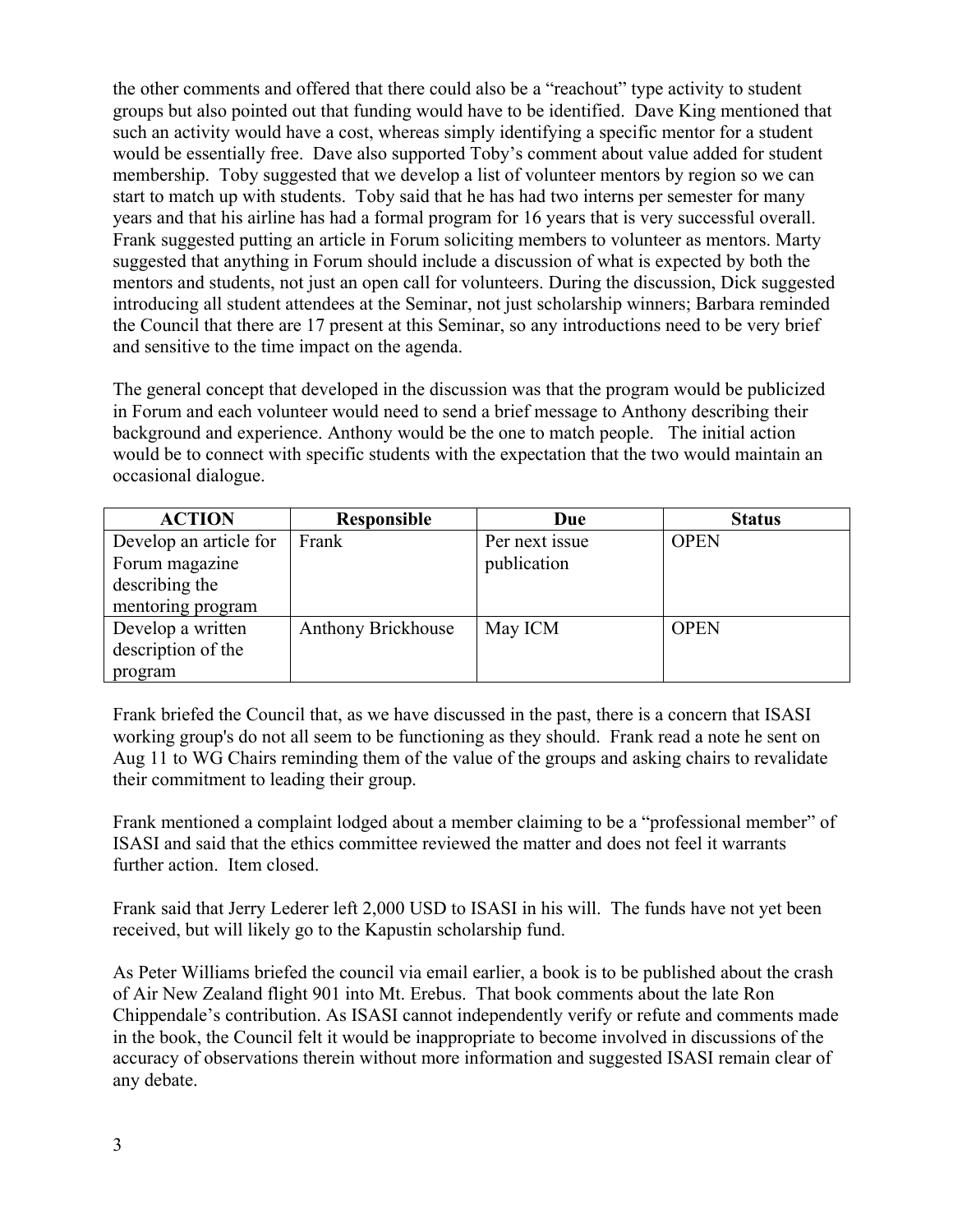Frank advised the Council that Gary Morphew wants to change the name of his inactive LA chapter to the SOCAL (or Southern California) chapter and attempt to reinvigorate participation. Toby said that the US Society is supplying some seed money to facilitate the reactivation should the members of the chapter decide to do that.

Frank brought up the email received by several councilors from a journalist in Chile asking for specific opinions on the conduct of a Chilean government investigation into the recent crash of a military aircraft. The Council agrees that ISASI cannot comment on the conduct of a specific investigation, particularly one involving a State aircraft. The Council also agreed that a response of some sort should be offered.

| <b>ACTION</b>          | <b>Responsible</b> | Due | <b>Status</b> |
|------------------------|--------------------|-----|---------------|
| Draft a response and   | Caj                |     | <b>OPEN</b>   |
| circulate to the       |                    |     |               |
| council for review and |                    |     |               |
| input                  |                    |     |               |

## **4. Financial Report-Tom McCarthy**

Tom said the 2010 audit was received from the accounting firm recently and will go to the audit committee for review. Tom briefly reviewed his written input and pointed out the strong correspondence between ISASI's year-end financial position and the overall profit or loss from the year's Seminar.

Tom reviewed the written submitted 2012 budget and provided a brief overview. The proposed 2012 budget figures are contingent on renting office space, which as earlier noted has not yet occurred. The 2012 budget also assumes a 10,000 USD profit from the Seminar.

Moved (Dunn) and seconded (Stone) to accept the budget, motion carries unanimously. Tom commented that ISASI bank accounts have been consolidated into one bank – Sun Trust. Frank verified with Tom that ISASI has reserves of approximately 25,000 USD. Tom & Ann reiterated that a "501.3(c)" organization (a reference to the specific section of United States tax law outlining provisions and requirements for an organization to be treated as a "non-profit" for tax purposes) must have a fiscal year that runs from Jan 1 to Dec 31.

Frank noted that the budgeted membership numbers are predicated on members paying their dues so we need to continue to pressure people who are in arrears to pay their dues.

## **5. Membership Report-Tom McCarthy**

Tom briefly reviewed his written report and reiterated the continuing concern over delinquent members. Tom reviewed the "membership analysis" that he completed. The number of dues paying members has been remarkably stable at about 1200 for a number of years. Dave King commented that the stability in this number is reassuring inasmuch as several years ago there was an anecdotal report of significant losses in dues-paying members. Marty asked if anyone has an idea of how many "accident investigators" there are world-wide, i.e. how many potential full time members are there who are not yet ISASI members? That number does not appear to be easily recoverable.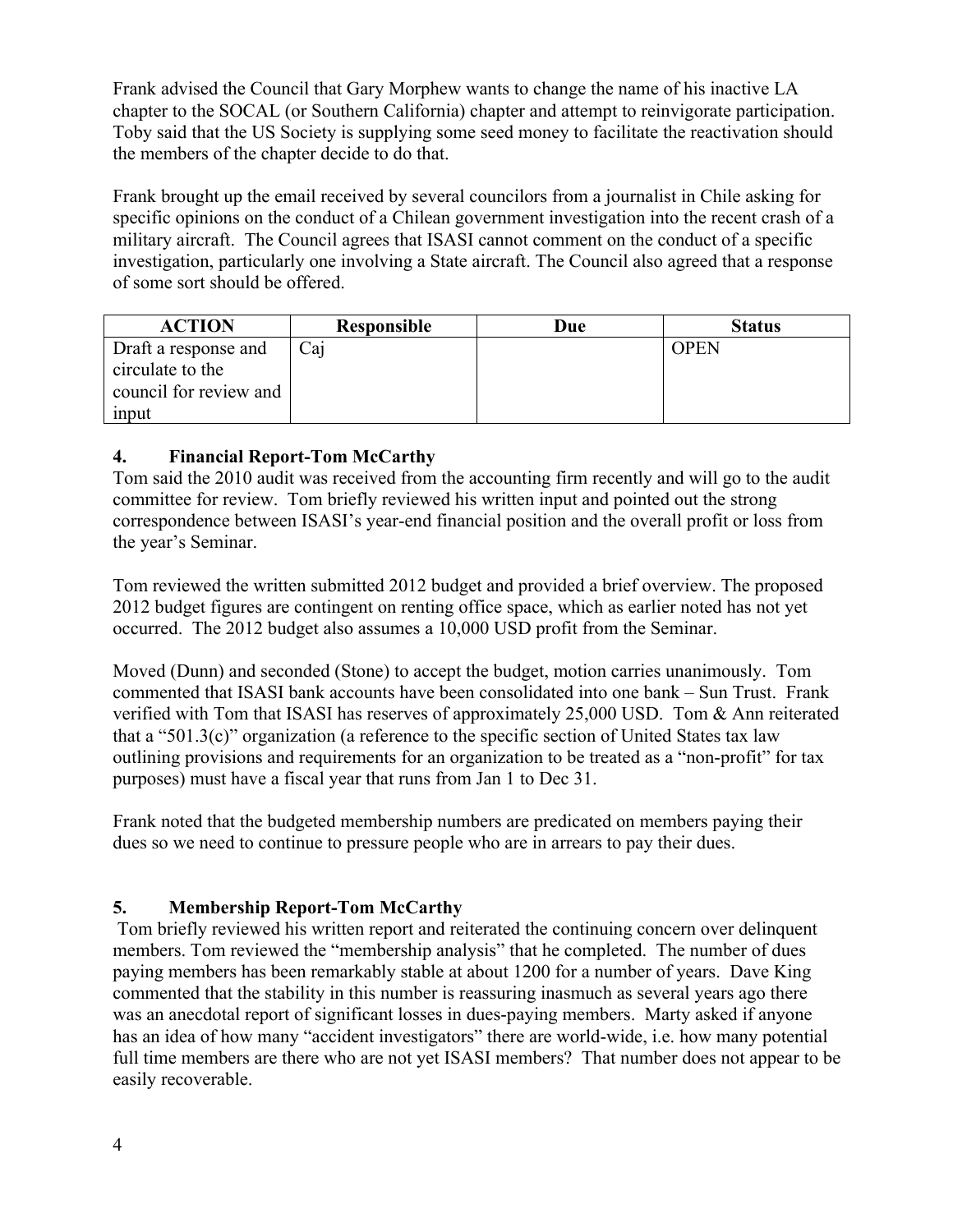Tom mentioned that the ISASI membership application form has been revised to include information that reflects the recent change in criteria for various membership classes. Marty asked if the new application should be reproduced and placed in the Forum. Chris pointed out the cost of adding four pages to the magazine to include information that is available at no cost on the web site. Marty pointed out that some people are uncomfortable with web sites. Dave King and Chris both suggested that advertising the new form in the magazine, rather than fully reprinting it, is the most cost effective way.

Marcus offered a suggestion for consideration that ISASI should consider a separate credential for those members who have actual investigation experience as opposed to prevention experience (per the recent change in criteria). He expressed a concern that in some parts of the world, the credential could be used for a person to represent that he/she is a trained investigator when that is not in fact the case.

It was moved (Dunn) and seconded (King) to accept Tom's report. Motion passed unanimously. Frank commended Tom for the work in addressing membership issues.

## **6. Recruiting and Retention of Membership-Paul Mayes**

(see remarks at item 9, Vice President's report)

## **7. Seminars-Barbara Dunn**

## **2011 Salt Lake, Utah**

Barbara reviewed seminar participant numbers. Barbara expects that the Seminar profits will exceed the 10,000 USD budgeted amount by a comfortable margin. She and Dick pointed out that all profits will go to ISASI since there is no split involved. That number does not include any cost of proceedings. Frank commented that the numbers generated are due in large measure to Ron Schleede's efforts to obtain corporate sponsorships. Toby mentioned, and Frank agreed, that Barbara and Dick deserve significant credit as well. Registration is \$550, but overall cost per attendee is about \$700, so generous sponsorships are the key to a profitable Seminar.

Frank asked if the Council felt there should be a Seminar evaluation. Barbara mentioned that we have done this in the past but very few are returned. Toby mentioned that there needs to be a forum for people to provide feedback. Dave King mentioned that other organizations do surveys of some sort, so we should look at how other organizations are doing it.

| <b>ACTION</b>        | Responsible | Due      | <b>Status</b> |
|----------------------|-------------|----------|---------------|
| Look into how FSF    | Dave        | Next ICM | <b>OPEN</b>   |
| does feedback for    |             |          |               |
| their annual events. |             |          |               |

## **2012 Washington, DC- Del Gandio**

5 Frank reviewed some of the research he did in preparing a bid for the 2012 Seminar. He mentioned that the immediate Washington, DC area is prohibitively expensive. A Baltimore location will allow us to conduct the seminar cost effectively. The Monday reception and Tuesday social event will be combined into a reception on Tuesday on the Spirit of Baltimore, an excursion boat. Frank plans to have six keynote speakers, one each morning and one each afternoon to ensure interest in each session is kept high. The initial planning is underway and resources appear to be available for continued more detailed planning. Chris pointed out that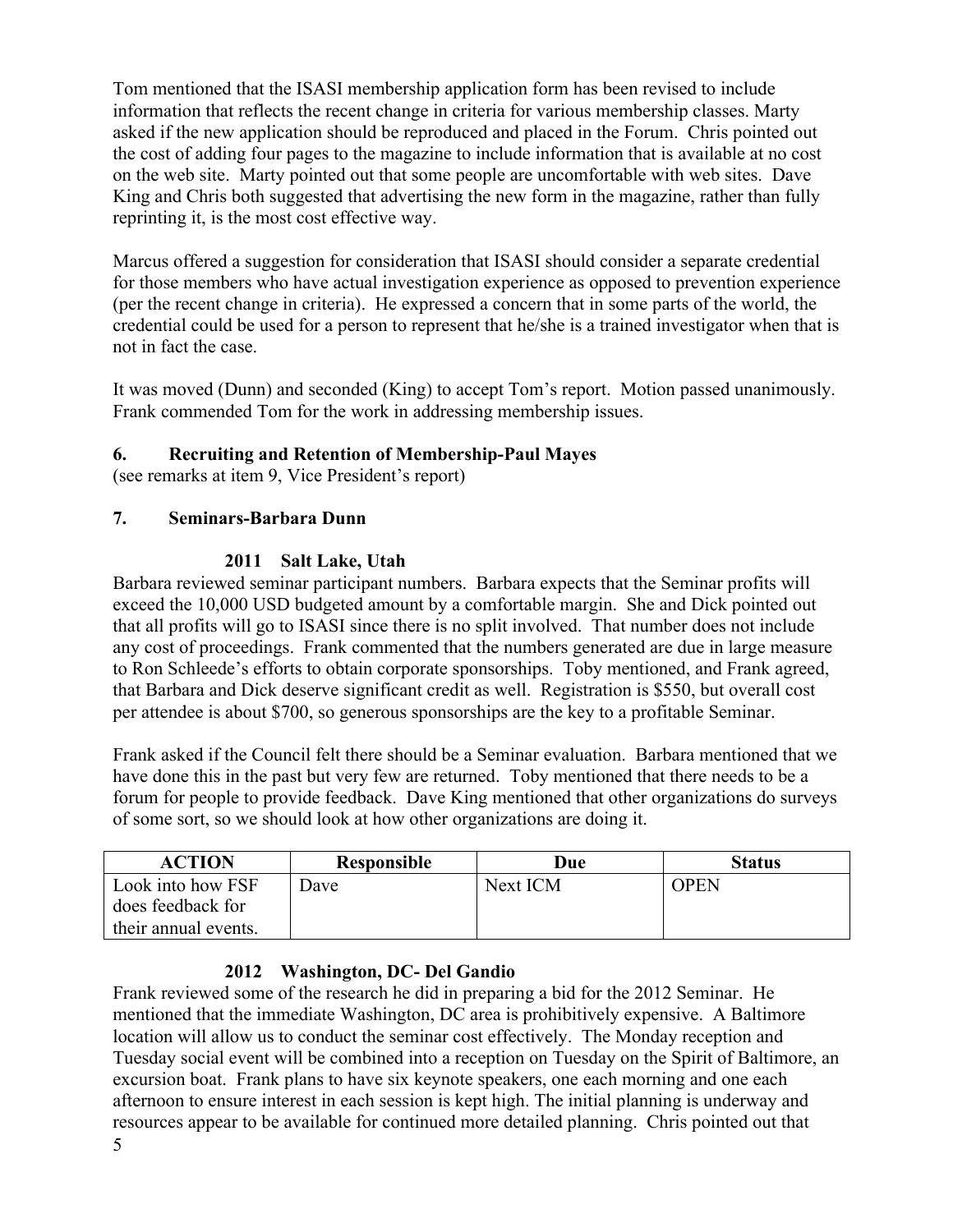there may be value in having an alternative plan in mind for the reception in case of extremely inclement weather on Tuesday. Dave King pointed out that to break even based solely on registration (i.e. no sponsorship) the registration fee would have to approach \$800 USD and that is too much of an increase to consider, so we will still need sponsorships and those sponsorships will continue to determine the profits.

It was moved (Dunn) and seconded (Stone) to accept the bid for ISASI 2012 in Baltimore. Motion carried unanimously.

There was concern from several Council members about the apparent trend toward Seminars being held in US/North America. Frank commented that venues for 2013 and beyond are not yet defined and noted that we need to be more aggressive in trying to solicit bids from the international community outside North America. Barbara pointed out that in the past, some bids have come from a State tourism authority rather than an aviation authority or other entity and that we need to continue the practice of having Seminars put on by, or closely associated with, an aviation interest rather than a tourist one. Marcus mentioned that there have been discussions about a South American venue for 2013. Caj mentioned that we have to be careful about deliberately or inadvertently sending a message that a particular Seminar has not been successful when the financial objective, 10,000 USD, has been met. Dave mentioned that we need to remind ourselves from time to time of lessons learned in the past, i.e. avoiding resort locations and as well keep in mind that had it not been for a single Seminar that operated at a significant loss, making the minimum most years and occasionally exceeding it would not generally be a problem.

# **8. Report of the ISASI Forum Editor-Marty Martinez – no report**

## **9. Vice Presidents Report- Paul Mayes**

The report (attached) was received only a few days before the meeting and members felt they could not effectively address all the details, so detailed discussion was deferred to the May meeting. The list of action items provided by Paul based on his analysis of the May minutes was discussed in detail. Each was reviewed and members agreed on an appropriate status. Note that discussion of some of Paul's identified action items resulted in assignment of new or revised additional action items, which are noted in the list at the end of the minutes.

## **10. Secretary's Report- Chris Baum**

Chris reiterated the earlier discussion of identifying, assigning and tracking action items. Chris mentioned that if comments to the draft minutes appear to have been ignored, the most likely reason is a lost or overlooked email, and asked that members feel free to send a reminder or inquiry if they feel their input has not been incorporated.

## **11. Executive Advisors Report- Richard Stone**

Dick said there have been two scholarships awarded for this Seminar and there has been little other activity since last meeting due to the focus on Seminar preparations.

## **12. Reports of National Societies/Councilors:**

# **AsiaSASI** *–* **Chan Wing Keong**

Written report submitted; there were several comments from the Council that the AsiaSASI newsletter is excellent.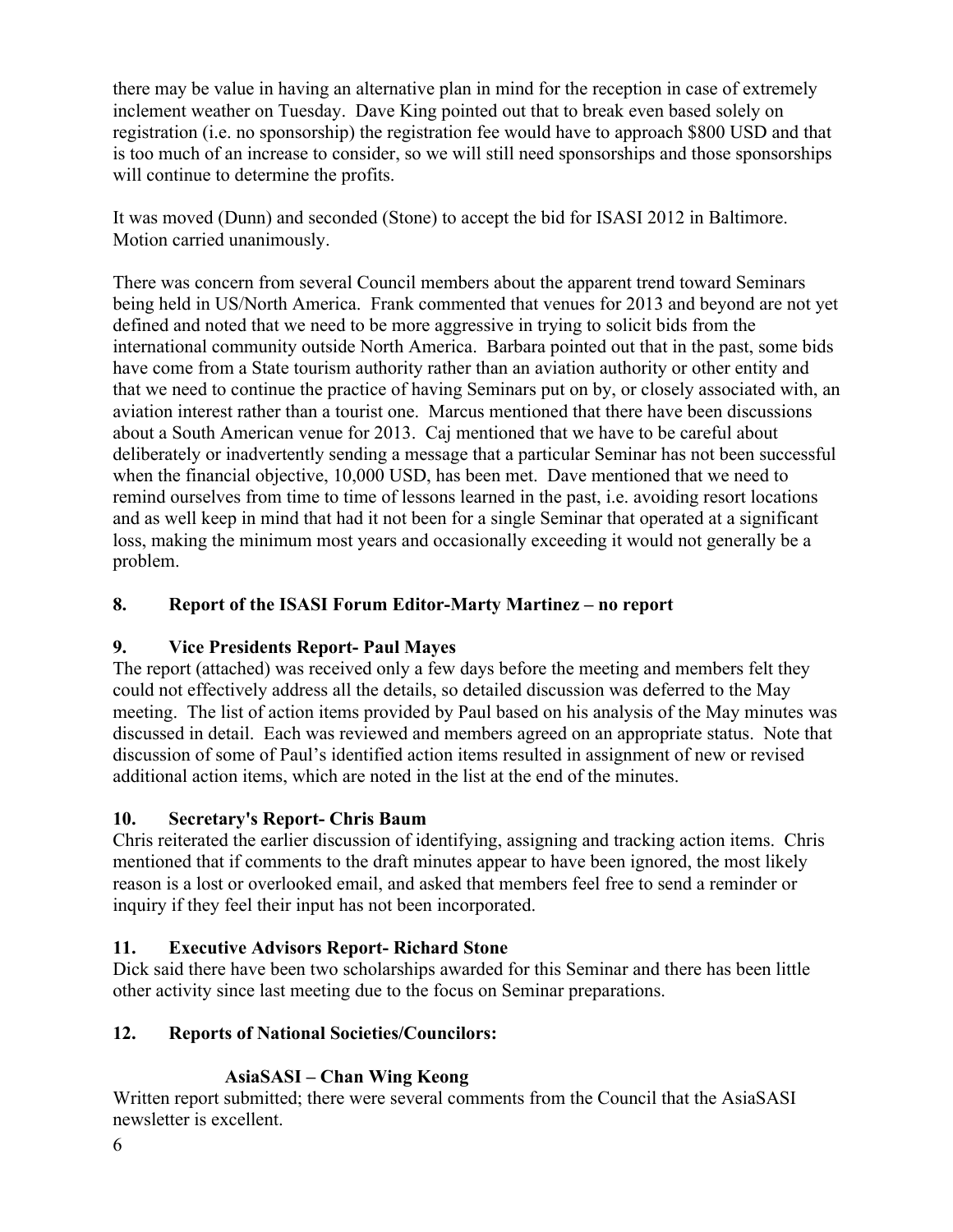#### *ASASI –* **Lindsay Naylor**

Written report submitted

#### *CSASI –* **Barbara Dunn**

Barbara said that overall, CSASI is operating well with just over 100 members. She will provide funds on hand to Tom. CSASI will hold a meeting at this Seminar.

#### *ESASI –* **David King**

Written report submitted. Dave highlighted that ESASI held its 4<sup>th</sup> seminar in Lisbon and that it was well supported by NetJets. There was some concern expressed that no current ESASI member works for AAIB which presents some challenges with continuity and contacts, and that ESASI is hoping to restore some AAIB membership at a leadership level during elections to be held this autumn. ESASI has about 12,000 GBP on hand.

#### *NZSASI –* **Peter Williams**

Written report submitted

#### *LARSASI*

No report received

#### *USSASI* **– Toby Carroll**

Toby reported that USSASI is operating well with 820 members. He reiterated that, as noted elsewhere in these minutes, he is working on possible reactivation and renaming of the current Los Angeles Chapter. As discussed at the May meeting, Toby is continuing to work on getting Luke Schiada (NTSB) as NERC chair. USSASI is discussing whether or not to have a US Society seminar in the same year as an ISASI Seminar in the US. Toby posed the question to the group of whether the Council feels that would be a problem. Barb pointed out that the policy and procedures manual prohibits holding a seminar in the same country within 6 months of an annual ISASI Seminar. Toby said he is planning to appoint a vice president and secretary-treasurer then have elections some time later. These positions are needed because of the workload involved in trying to manage 11 regional societies. USSASI is planning a newsletter and looking for examples of newsletters. They are interested in creating a "canned" PowerPoint presentation on what ISASI is, how it operates, and the advantage of membership. Frank pointed out that he is interested in having something similar for the proposed military WG and will work on preparing it. Caj mentioned that Ron Schleede and he had developed a PPT on ISASI for the ISASI reachout workshops. Caj added that he is also using it on accident investigation courses organized by training institutes. Caj agreed to circulate the PPT to those who indicated an interest in it, and suggested that further improvements could be done and circulated again among the Council members.

| <b>ACTION</b>                | <b>Responsible</b> | Due           | <b>Status</b> |
|------------------------------|--------------------|---------------|---------------|
| Develop a PowerPoint   Frank |                    | Not specified | <b>OPEN</b>   |
| on ISASI                     |                    |               |               |

Dave King asked if there can be a place on the web site that is accessible to only the council; such a place could be used to have a presentation like this that we all would like to be able to use. Barbara suggested using a feature within Google that allows selective group access to up to 20 people for no cost. Barbara will investigate the particulars.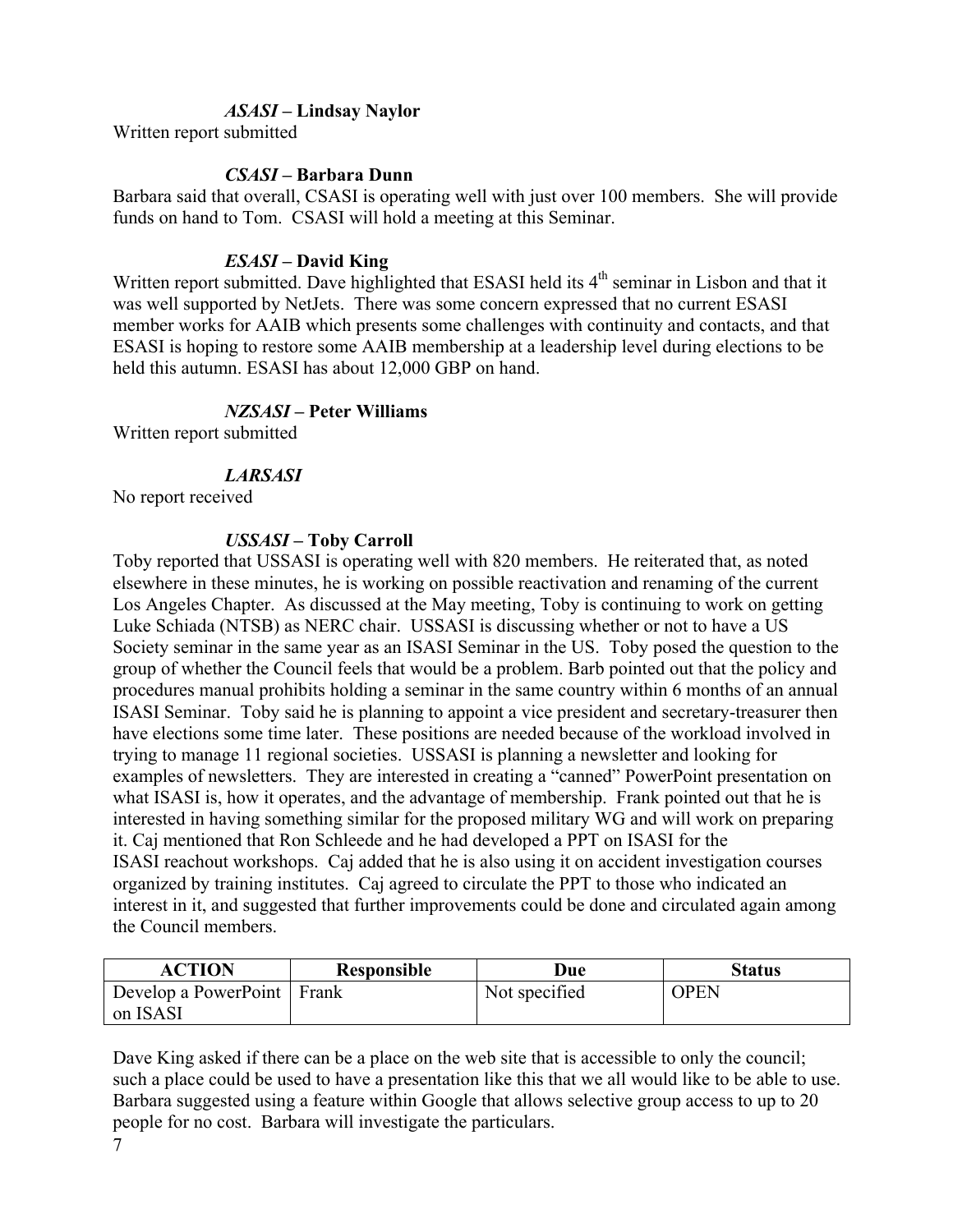| <b>ACTION</b>         | <b>Responsible</b> | Due     | <b>Status</b> |
|-----------------------|--------------------|---------|---------------|
| Investigate use of    | <b>Barbara</b>     | May ICM | <b>OPEN</b>   |
| Google capability for |                    |         |               |
| document sharing      |                    |         |               |
| within a selected     |                    |         |               |
| group                 |                    |         |               |

# *International Councilor –* **Caj Frostell**

Written report submitted

## **13. Rudy Kapustin Scholarship - Richard Stone**

As noted earlier, there are two scholarship recipients at this year's Seminar. Dick reported that the program is working well, but always need funds.

# **14. Amending the ISASI International Council Policy Manual – (on behalf of) Lindsay Naylor**

This item was held until the end of the meeting. ICM called a brief recess at 1500. Several observers left the meeting at this point. Barbara had to leave to set up Seminar registration. Remaining councilors discussed the proposed manual changes.

Tom reviewed the history – he has been updating the Policy manual by himself for some time, based on discussions at the various ICM. Last meeting, Lindsay suggested that a current copy should be circulated and comments solicited, which was done. Tom reviewed the changes submitted by Lindsay. Individual changes were discussed and Tom will attempt to incorporate the council's suggestions in a revised document and circulate it to ensure the discussion was correctly captured. It was moved (Stone) seconded (Frostell) to accept the changes discussed. Motion unanimously approved.

## **15. Membership Status Change- Richard Stone**

Change is made; published on web site; so far we have seen 8 people change their status. Several councilors reported that their constituents have reacted favorably to the change.

# **16. Reports Received from US Regional Chapters**

None

# **17. Reports of the ISASI Committees**

Fellows – written report submitted; Toby brought up an issue of current criteria for Fellow, specifically the requirement to be published. Toby commented that when acting in an official capacity as a government investigator, writing investigative reports that are subsequently published should be creditable toward the requirement, but he acknowledged that that view is not universally held. He will attempt to further clarify what should be qualifying to satisfy the requirement.

Nominating – written report submitted; Dick reviewed the problem with voter turnout last year and said he plans to send out a widely distributed email with a link to the voting site rather than wait for people to find the information about voting themselves.

Reachout – written report submitted; the Council noted the comment in the report that the States who realistically can benefit the most from a Reachout are not always able to easily afford it. Caj mentioned the difficulty in identifying locations that might benefit from a Reachout without creating the impression that critical safety deficiencies exist. There was discussion of John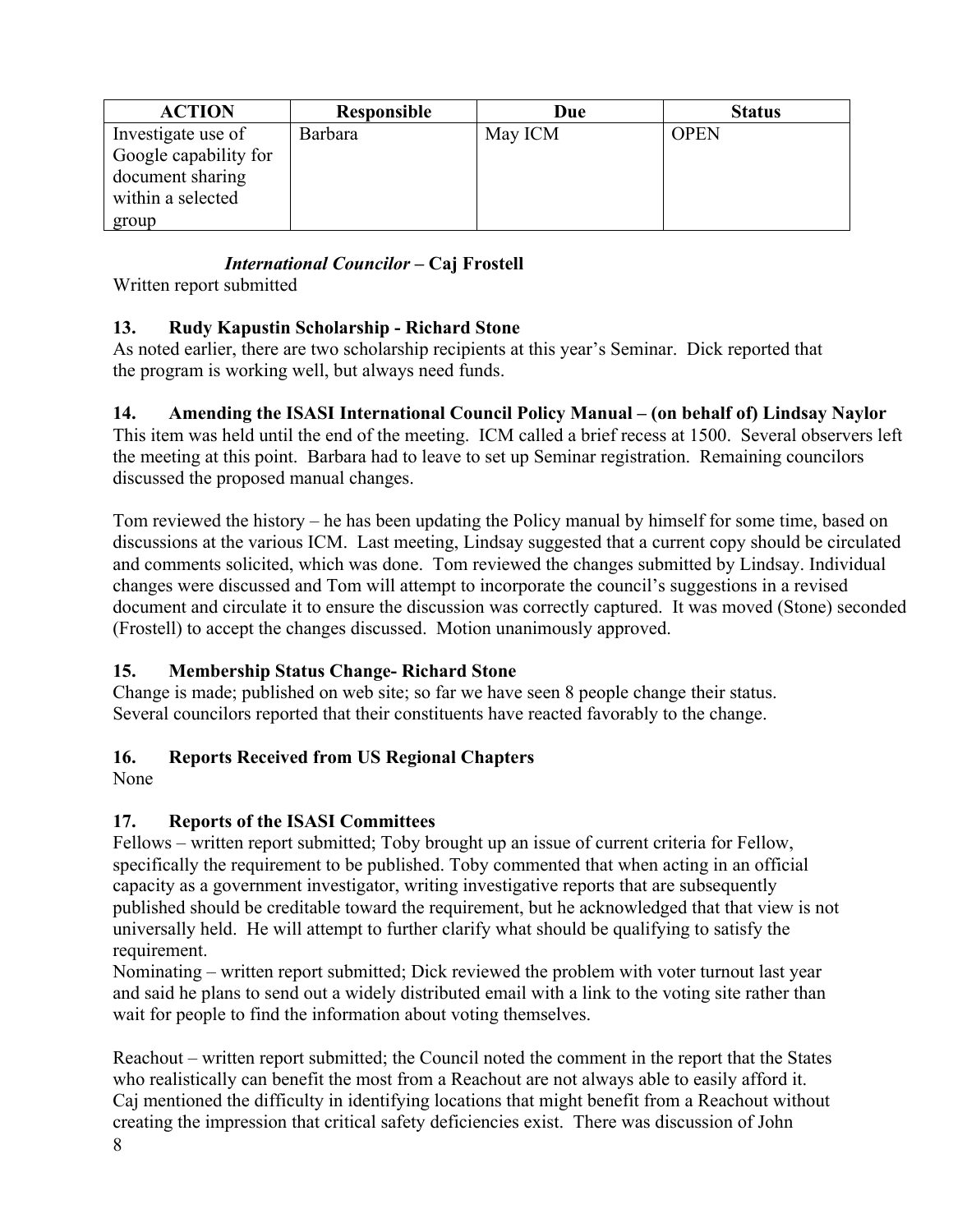Gusselli's proposal to solicit some financial support from corporate members. Dave King suggested focusing on those manufacturers who have equipment operating in a particular area of interest.

#### **18. Reports of the Working Groups**

Corporate Affairs – written report GA WG – written report GASIG – written report UAS WG – written report

Investigator Education & Training WG - Dave King reported on behalf of Graham Braithwaite. He said he was conscious that the group needed re-energizing and he had agreed with Gary Morphew to work to that end. They were to start with a core of members using LinkedIn or a similar web tool to conduct an education/training 'Gap Analysis' and then follow on with identifying some training initiatives drawing on a wider group of the membership.

#### **19. New Business**

Dick asked what the outlook might be for publishing proceedings. Frank said he is not budgeting for proceedings for the 2012 Seminar. Barbara said she does not think they are needed (as a published paper product) in the age of electronic document production. Marty pointed out that only 25 copies are produced, none are distributed and all are for sale. He continued that the cost is not in the printing or mailing, it is the cost of production (in order to ensure a high quality product), independent of the format (paper vs. electronic). Marty also reminded the Council that the current proceedings are in the Library of Congress. Several members asked why the proceedings need to be in Library of Congress. Marty suggested that an issue is how we want the organization to be perceived. Fundamental question is whether the real or perceived value of the current publication method justifies and expense on the order of 7,000 USD. It was moved (Dunn) and seconded (Baum) to eliminate proceedings. Vote 5 to 3 in favor of the motion.

Chris asked if using repeated emails with draft minutes and requesting input using Track Changes is convenient for other Council members or if we should explore other means, such as the aforementioned Google document sharing capability. The Council members present agreed that they are satisfied with the current process.

(item 14, discussion of Manual changes, was discussed at this point; see above record)

Next council meeting May 4, 2012, Herndon VA, USA

Meeting adjourned at 1620.

Respectfully submitted,

Christopher Baum, International Secretary

2 Atch: Action Items VP report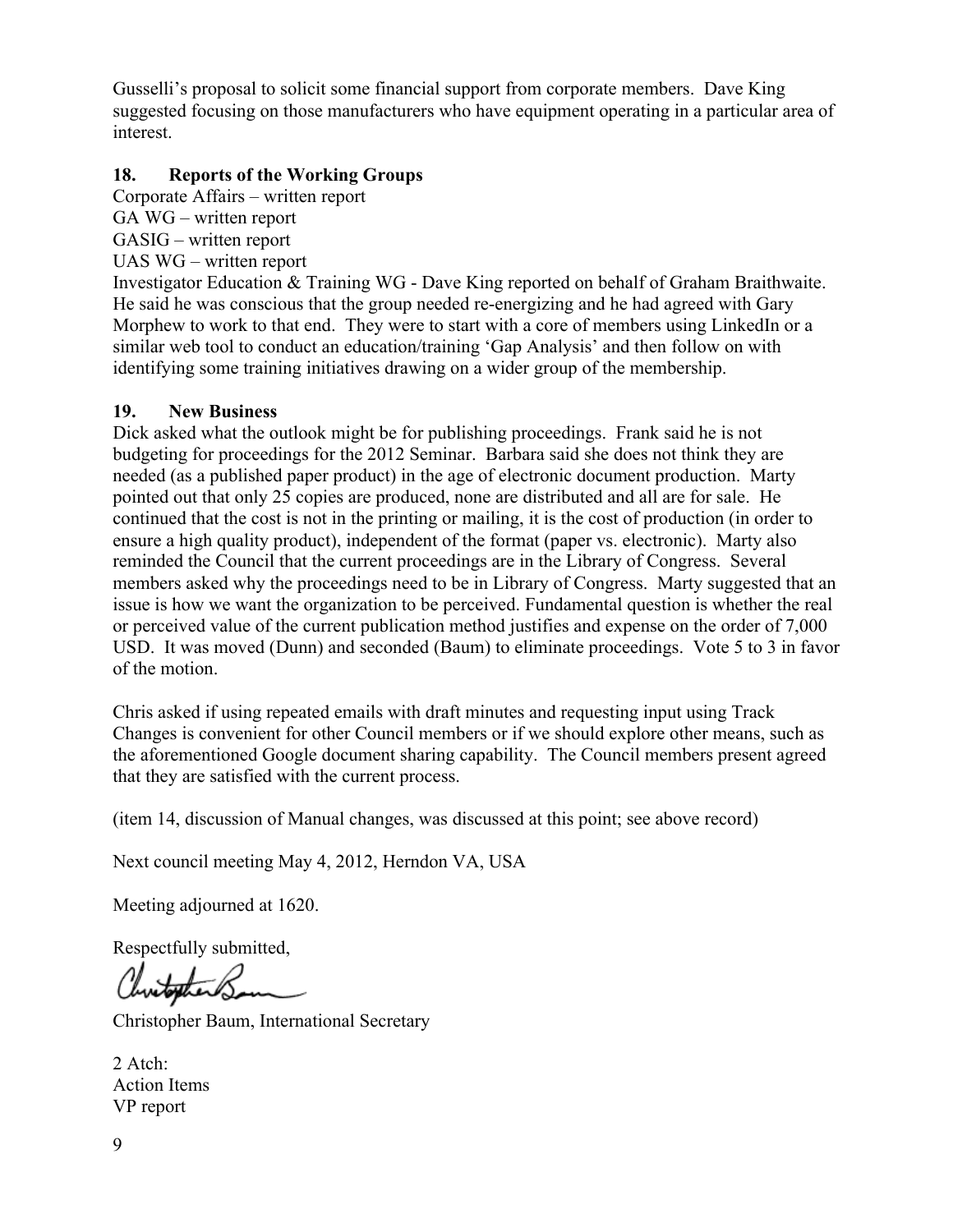## **ACTION ITEMS**

### a. ACTION ITEMS IDENTIFIED DURING THIS MEETING:

| <b>ACTION</b>                        | <b>Responsible</b>                      | Due            | <b>Status</b> |
|--------------------------------------|-----------------------------------------|----------------|---------------|
| Advise Council on the                | Frank                                   | May ICM        | closed        |
| nature of the request                |                                         |                |               |
| from Boeing Defense                  |                                         |                |               |
| Systems to affiliate                 |                                         |                |               |
| with ISASI, with                     |                                         |                |               |
| consideration given to               |                                         |                |               |
| formation of a WG                    |                                         |                |               |
| Send letters to their                | Chapter/Society                         | As necessary   | ongoing       |
| individual                           | presidents in areas                     |                |               |
| membership<br>discussing benefits to | where the banking<br>system and society |                |               |
| the member and to the                | procedures will                         |                |               |
| societies of automatic               | support automatic                       |                |               |
| renewal.                             | credit card renewal                     |                |               |
| Develop an article for               | Frank                                   | Per next issue | closed        |
| Forum magazine                       |                                         | publication    |               |
| describing the                       |                                         |                |               |
| mentoring program                    |                                         |                |               |
| Develop a written                    | Anthony Brickhouse                      | May ICM        | closed        |
| description of the                   |                                         |                |               |
| program                              |                                         |                |               |
| Draft a response and                 | Caj                                     |                | closed        |
| circulate to the                     |                                         |                |               |
| council for review and               |                                         |                |               |
| input                                |                                         |                |               |
| Look into how FSF                    | Dave                                    | Next ICM       | <b>OPEN</b>   |
| does feedback for                    |                                         |                |               |
| their annual events.                 |                                         |                |               |
| Develop a PowerPoint                 | Frank                                   | Not specified  | closed        |
| on ISASI                             |                                         |                |               |
| Investigate use of                   | Barbara                                 | May ICM        | closed        |
| Google capability for                |                                         |                |               |
| document sharing                     |                                         |                |               |
| within a selected                    |                                         |                |               |
| group                                |                                         |                |               |

## b. ICM ACTIONS IDENTIFIED BY VP MAYES BASED ON THE MAY MINUTES:

| <b>ACTION</b>          | Responsible  | Due | <b>Status</b>                              |
|------------------------|--------------|-----|--------------------------------------------|
| <b>CHRIS TO</b>        | <b>CHRIS</b> |     | CLOSED - draft minutes were circulated on  |
| <b>RECIRCULATE</b>     |              |     | May 13, 2011.                              |
| <b>SAPPORO MINUTES</b> |              |     |                                            |
| <b>NOTES OF</b>        | <b>FRANK</b> |     | $CLOSED - this will be done on an ongoing$ |
| <b>EXECUTIVE</b>       |              |     | basis.                                     |
| <b>MEETING TO BE</b>   |              |     |                                            |
| <b>DISTRIBUTED</b>     |              |     |                                            |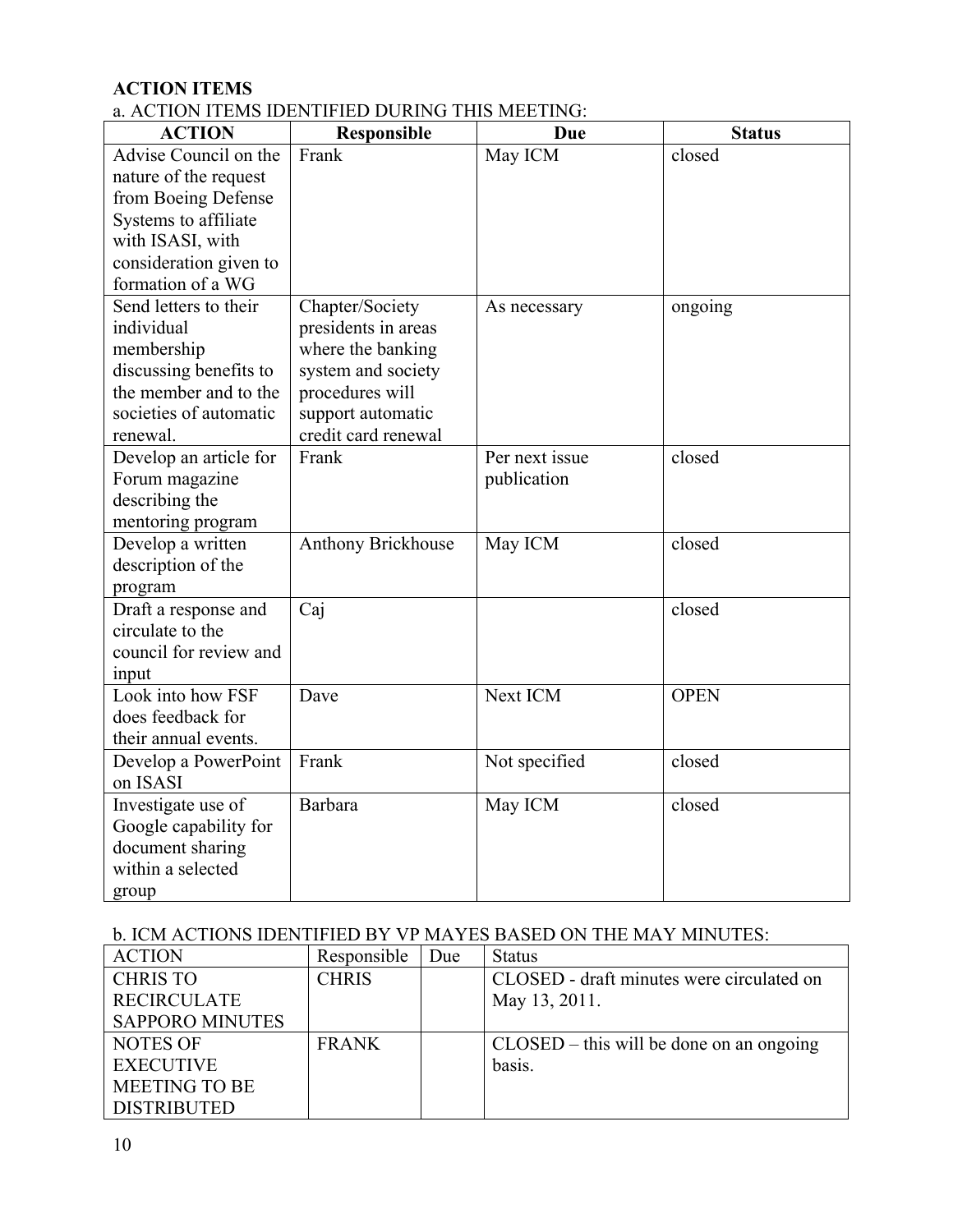| <b>REINFORCE THAT</b>                      | <b>FRANK</b>    | CLOSED - May meeting will be main                                                              |
|--------------------------------------------|-----------------|------------------------------------------------------------------------------------------------|
| THE MAY ICM IS                             |                 | business meeting and travel reimbursement                                                      |
| <b>MAIN BUSINESS</b>                       |                 | will be on a per meeting basis. Expenses must                                                  |
| <b>MEETING AND</b>                         |                 | be per the manual                                                                              |
| <b>ATTENDANCE TO BE</b>                    |                 |                                                                                                |
| FUNDED BY ISASI-                           |                 |                                                                                                |
| POLICY CHANGE TO                           | <b>FRANK</b>    | CLOSED – provision incorporated in manual                                                      |
| <b>MAKE ATTENDANCE</b>                     |                 |                                                                                                |
|                                            |                 |                                                                                                |
| <b>AT THE ISASI</b>                        |                 |                                                                                                |
| <b>SEMINAR A</b>                           |                 |                                                                                                |
| <b>CONDITION ON ISASI</b>                  |                 |                                                                                                |
| <b>FUNDED TRAVEL TO</b>                    |                 |                                                                                                |
| THE SEMINAR ICM                            |                 |                                                                                                |
| <b>CORRECT SAPPORO</b>                     | <b>CHRIS</b>    | CLOSED – comments received when the                                                            |
| <b>MINUTES</b>                             |                 | draft was recirculated were incorporated. At                                                   |
|                                            |                 | the September meeting it was moved (Dunn)                                                      |
|                                            |                 | and seconded (King) to accept the minutes of                                                   |
|                                            |                 | the Sapporo meeting. Motion was passed                                                         |
|                                            |                 | unanimously.                                                                                   |
| <b>REVIEW</b>                              | <b>ANN</b>      | CLOSED - Tom conducted a study referenced                                                      |
| <b>MEMBERSHIP</b>                          |                 | elsewhere in these minutes                                                                     |
| <b>NUMBERS BY</b>                          |                 |                                                                                                |
| <b>CATEGORY FOR</b>                        |                 |                                                                                                |
| PREVIOUS YEARS AS                          |                 |                                                                                                |
| OF 1 MAY FOR LAST                          |                 |                                                                                                |
| 10 YEARS                                   |                 |                                                                                                |
| <b>CLARIFY THE ROLE</b>                    | <b>TOM</b>      | CLOSED - Societies will be notified of                                                         |
| OF NATIONAL                                |                 |                                                                                                |
|                                            |                 | membership applications.                                                                       |
| <b>SOCIETY</b>                             |                 | During the discussion, it was pointed out that<br>some people could want to join ISASI but not |
| <b>MEMBERSHIP</b>                          |                 |                                                                                                |
| <b>COMMITTEES.</b>                         |                 |                                                                                                |
|                                            |                 | necessarily have a desire to join a                                                            |
| <b>APPLICANTS FROM</b>                     |                 | local/regional society. Dick suggests                                                          |
| <b>COUNTRIES SHOULD</b>                    |                 | approval by ISASI be conditional on                                                            |
| <b>BE REFERRED BACK</b>                    |                 | membership in local/regional society; Barbara                                                  |
| TO THE NATIONAL                            |                 | polled the Council members present to ask                                                      |
| <b>SOCIETY FOR</b>                         |                 | how many societies have a separate                                                             |
| <b>MEMBERSHIP</b>                          |                 | membership committee – no one in the room                                                      |
| <b>ASSESSMENT IF</b>                       |                 |                                                                                                |
|                                            |                 | has one so this process may not be feasible.                                                   |
| <b>THEY APPLIED</b>                        |                 | Dave mentioned that any of the                                                                 |
| <b>DIRECTLY TO ISASI</b>                   |                 | leadership/executives of local/regional                                                        |
|                                            |                 | societies have no authority to approve/reject                                                  |
|                                            |                 | membership applications; if an application is                                                  |
|                                            |                 | found to be problematic on ethics grounds, it                                                  |
|                                            |                 | can be referred to the ethics committee                                                        |
| <b>COORDINATE</b>                          | <b>ANN/ERIN</b> | CLOSED-This is being done                                                                      |
| <b>CONTACT WITH</b>                        |                 |                                                                                                |
| <b>CORPORATE</b><br><b>MEMBERS BETWEEN</b> |                 |                                                                                                |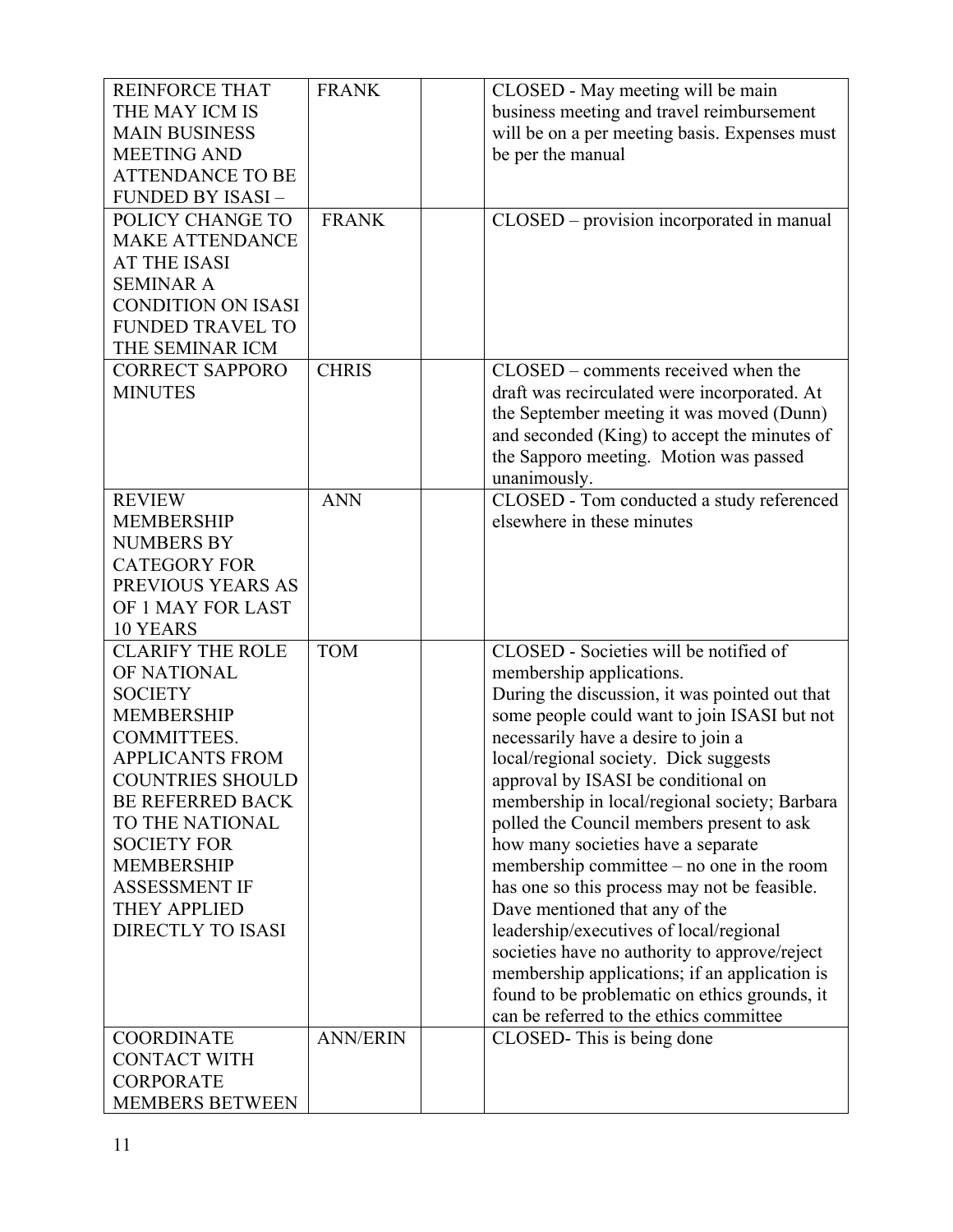| <b>NATIONAL SOCIETY</b>                |                |                                             |
|----------------------------------------|----------------|---------------------------------------------|
| <b>AND ERIN</b>                        |                |                                             |
| <b>SIMPLER RENEWAL</b>                 | <b>BARBARA</b> | OPEN; see action items from current meeting |
| <b>SYSTEM</b>                          | ; Individual   | closed                                      |
|                                        | Societies      |                                             |
| <b>CONTACT NON</b>                     | <b>PAUL</b>    | Standing?                                   |
| <b>RENEWERS FOR</b>                    |                |                                             |
| <b>FOLLOW UP</b>                       |                |                                             |
| <b>REVIEW</b>                          | <b>PAUL</b>    | CLOSED – program will be instituted; see    |
| PRACTICALITY OF                        |                | discussion elsewhere in these minutes       |
| <b>MENTOR PROGRAM</b>                  |                |                                             |
| <b>FOR STUDENT</b>                     |                |                                             |
| <b>MEMBERS</b>                         |                |                                             |
| <b>IMPROVED</b>                        | <b>FRANK</b>   | <b>OPEN</b>                                 |
| <b>COMMUNICATIONS</b>                  |                |                                             |
| AND FREQUENCY -                        |                |                                             |
| <b>PRESIDENT</b>                       |                |                                             |
| <b>NEWSLETTER</b>                      |                |                                             |
| <b>WEBSITE REVIEW</b>                  | <b>ANN</b>     | <b>OPEN</b>                                 |
| <b>REQUIRED TO HAVE</b>                |                | Move to standing agenda item                |
| <b>FREQUENT AND</b>                    |                |                                             |
| <b>CURRENT</b>                         |                |                                             |
| <b>INFORMATION FOR</b>                 |                |                                             |
| <b>MEMBERS ON ISASI/</b>               |                |                                             |
| <b>NATIONAL AND</b>                    |                |                                             |
| <b>REGIONAL SOCIETY</b>                |                |                                             |
|                                        |                |                                             |
| ACTIVITIES,<br><b>UPDATES ON ISASI</b> |                |                                             |
|                                        |                |                                             |
| PROGRAMS-                              |                |                                             |
| REACHOUT/                              |                |                                             |
| <b>REGIONAL</b>                        |                |                                             |
| <b>SEMINARS -</b>                      |                |                                             |
| <b>MEMBER</b>                          |                |                                             |
| <b>ACTIVITIES</b>                      |                |                                             |
| /LEDERER - WEB                         |                |                                             |
| <b>PRESENTATION</b>                    |                |                                             |
| <b>UPDATE - REQUIRE</b>                |                |                                             |
| <b>FEASIBILITY AND</b>                 |                |                                             |
| <b>COST STUDY</b>                      |                |                                             |
| <b>REVIEW</b>                          | <b>FRANK</b>   | <b>OPEN.</b> Discussion of ISASI-ICAO       |
| <b>INVOLVEMENT</b>                     |                | interaction by Marcus and Frank ACTION:     |
| WITH ICAO AIG                          |                | Frank will send a letter to ICAO requesting |
|                                        |                | <b>Status</b>                               |
| <b>FEASIBILITY OF</b>                  | <b>BARBARA</b> | <b>CLOSED</b>                               |
| <b>ONLINE</b>                          | /TOM           |                                             |
| <b>MEMBERSHIP</b>                      |                |                                             |
| <b>REGISTRATION AND</b>                |                |                                             |
| <b>RENEWAL</b>                         |                |                                             |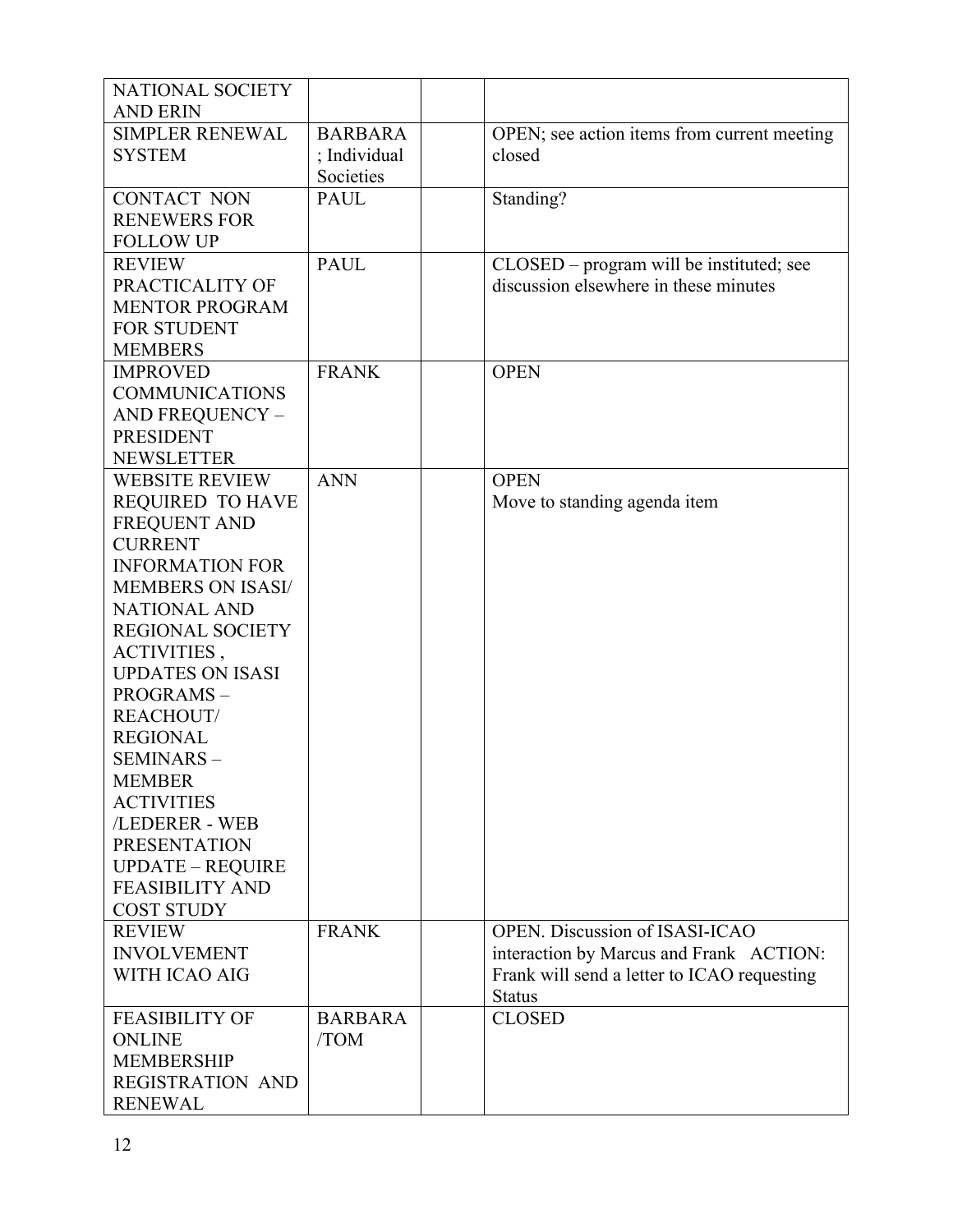| <b>FEASIBILITY OF</b>                    | <b>FRANK</b>   | CLOSED: actual student is not feasible, but |
|------------------------------------------|----------------|---------------------------------------------|
| <b>STUDENT</b>                           |                | Anthony Brickhouse will attend as an        |
| <b>REPRESENTATIVE</b>                    |                | observer (also see the discussion of        |
| ON ICM                                   |                | mentoring)                                  |
| <b>SURVEY MEMBERS</b>                    | <b>PAUL</b>    | <b>OPEN</b>                                 |
| <b>ON POSSIBLE</b>                       |                | Leave open; Will incorporate into survey    |
| <b>CHANGES TO LIFE</b>                   |                |                                             |
| <b>MEMBERSHIP AS</b>                     |                |                                             |
| <b>WELL AS OTHER</b>                     |                |                                             |
| <b>QUESTIONS</b>                         |                |                                             |
| <b>REGARDING THE</b>                     |                |                                             |
|                                          |                |                                             |
| SOCIETY,                                 |                |                                             |
| COMMUNICATIONS,<br><b>ACTIVITIES AND</b> |                |                                             |
|                                          |                |                                             |
| <b>WHAT MEMBERS</b>                      |                |                                             |
| <b>WANT FROM ISASI</b>                   |                |                                             |
| <b>ENCOURAGE</b>                         | <b>BARBARA</b> | Standing                                    |
| <b>INTERNATIONAL</b>                     | /ALL           |                                             |
| <b>ISASI SEMINAR</b>                     | <b>COUNCIL</b> |                                             |
| PROPOSALS,                               | <b>MEMBERS</b> |                                             |
| <b>PARTICULARLY</b>                      |                |                                             |
| <b>FROM COUNTRIES</b>                    |                |                                             |
| <b>OUTSIDE NORTH</b>                     |                |                                             |
| <b>AMERICA</b>                           |                |                                             |
| <b>ASSISTANCE WITH</b>                   | <b>TOBY</b>    | <b>CLOSED</b>                               |
| <b>TRAVEL TO SLC</b>                     |                |                                             |
| <b>TECHN ICAL</b>                        | <b>BARBARA</b> | Not required to be a standing position;     |
| <b>PROGRAM</b>                           |                | appointed per each seminar - CLOSED         |
| <b>COORDINATOR</b>                       |                |                                             |
| <b>FORMAL BID FOR</b>                    | <b>FRANK</b>   | <b>CLOSED</b>                               |
| ISASI 2012 TO BE                         |                |                                             |
| PRESENTED AT SLC                         |                |                                             |
| <b>FRANK TO PROVIDE</b>                  | <b>FRANK</b>   | closed                                      |
| PAUL WITH PANGIA                         |                |                                             |
| <b>CONTACT</b>                           |                |                                             |
| <b>NERC CHAPTER</b>                      | <b>FRANK</b>   | closed                                      |
| <b>CHAIR TO BE</b>                       |                |                                             |
| <b>CONFIRMED</b>                         |                |                                             |
| <b>CHAIR OF GAWG</b>                     | <b>FRANK</b>   | <b>CLOSED</b>                               |
| <b>REQUIRED</b>                          |                |                                             |
| <b>BOEING MILITARY</b>                   | <b>FRANK</b>   | <b>CLOSED</b>                               |
| <b>AIRPLANE</b>                          |                |                                             |
| <b>INTERACTION -</b>                     |                |                                             |
|                                          |                |                                             |
| <b>REVIEW</b>                            | <b>FRANK</b>   | <b>CLOSED</b>                               |
| PROMOTION OF                             |                |                                             |
| <b>FELLOW</b>                            |                |                                             |
| <b>MEMBERSHIP</b>                        |                |                                             |
| <b>REVIEW PROCESS</b>                    | <b>PAUL</b>    | <b>CLOSED</b>                               |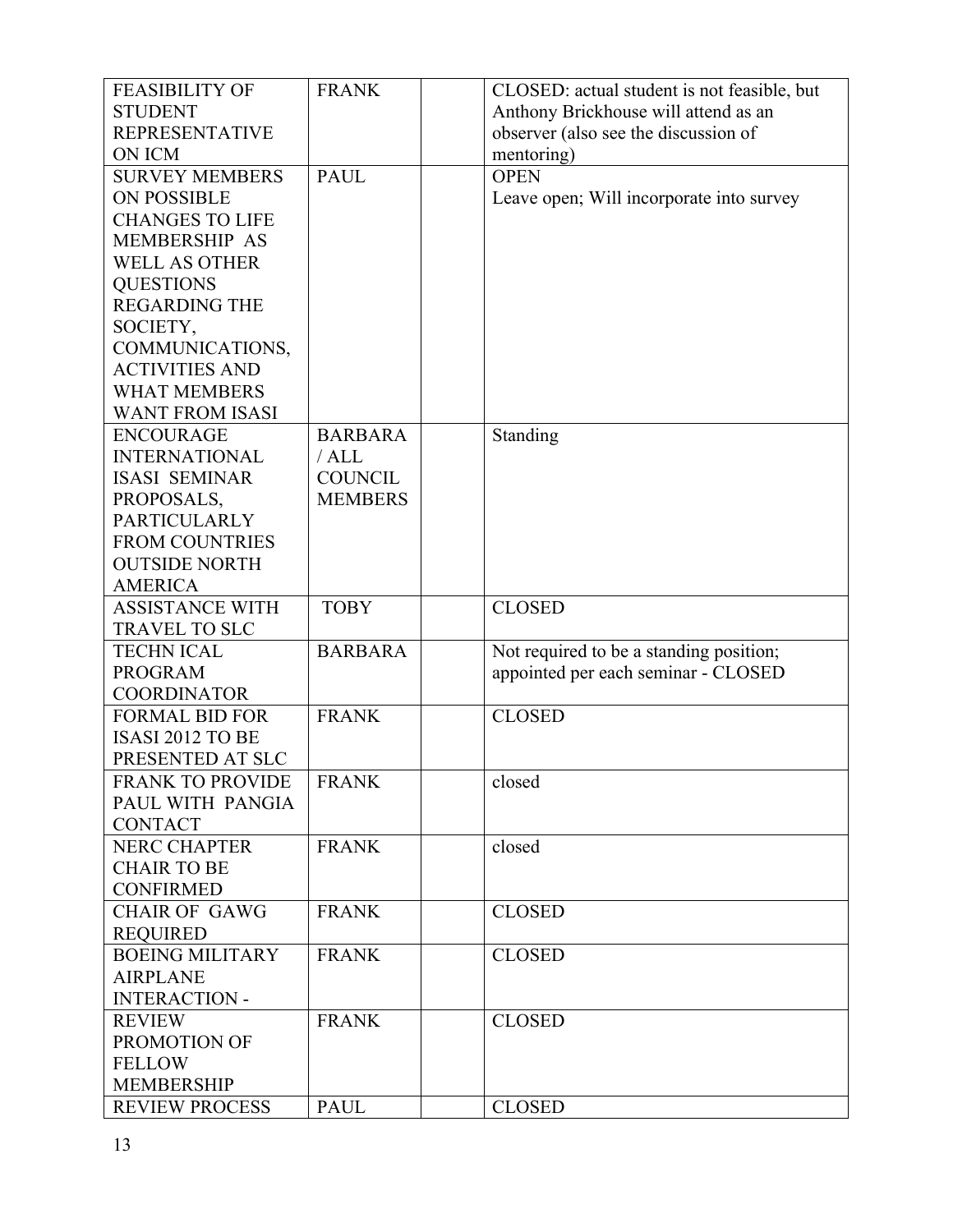| <b>FOR BALANCED</b>       |                |                                               |
|---------------------------|----------------|-----------------------------------------------|
| <b>BUDGETS</b>            |                |                                               |
| <b>REVIEW ELECTION</b>    | <b>DICK</b>    | Dick has looked at emailing to all members    |
| PROCESS AND               |                | with a link to voting $-$ CLOSED              |
| <b>FREQUENCY</b>          |                |                                               |
| <b>UPDATE MANUAL</b>      | <b>LINDSAY</b> | Agenda item at Mat 2012 ICM                   |
| <b>BASED ON COUNCIL</b>   |                |                                               |
| <b>DECISIONS</b>          |                |                                               |
| <b>CANVASS ASASI</b>      | <b>LINDSAY</b> | <b>CLOSED</b>                                 |
| <b>MEMBERS ON</b>         |                |                                               |
| <b>FINANCIAL</b>          |                |                                               |
| <b>REPORTING TO ISASI</b> |                |                                               |
| <b>REVIEW REACHOUT</b>    | <b>FRANK</b>   | <b>CLOSED</b>                                 |
| <b>MANAGEMENT</b>         |                |                                               |
| <b>CLARIFY INTENT OF</b>  | <b>DICK</b>    | considerable discussion about whether an      |
| <b>TOR CHANGES -</b>      |                | individual WG chair can communicate           |
|                           |                | positions to an outside agency w/o vetting    |
|                           |                | through the Council; Marcus points out that   |
|                           |                | ICAO positions are at a very high level; Dick |
|                           |                | and Frank point out that groups need to have  |
|                           |                | some autonomy if speaking of issues that are  |
|                           |                | established in ISASI position or policy;      |
|                           |                | consensus that changing GASIG TOR does        |
|                           |                | not set a precedent for other WG. The         |
|                           |                | amendments to the GASIG TOR, stemming         |
|                           |                | from its members, were approved – CLOSED      |
| <b>REVIEW THE</b>         | <b>PAUL</b>    | Standing                                      |
| <b>WORKING GROUP</b>      |                |                                               |
| <b>STRUCTURE AND</b>      |                |                                               |
| <b>FORMAT</b>             |                |                                               |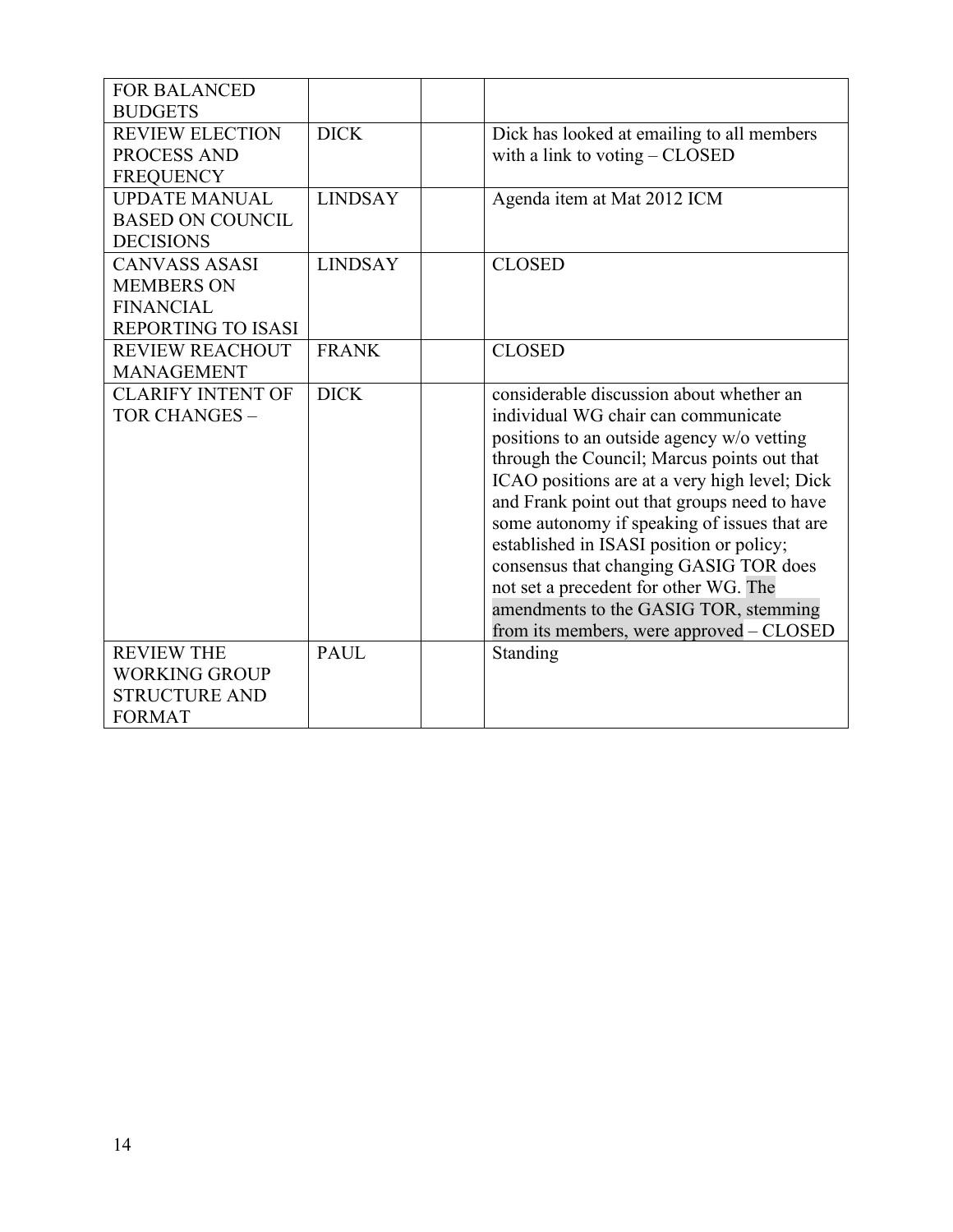# **REVIEW OF ISASI MEMBERSHIP SERVICES AND FINANCIAL CONSIDERATIONS 2011**

*PAUL MAYES Vice President ISASI*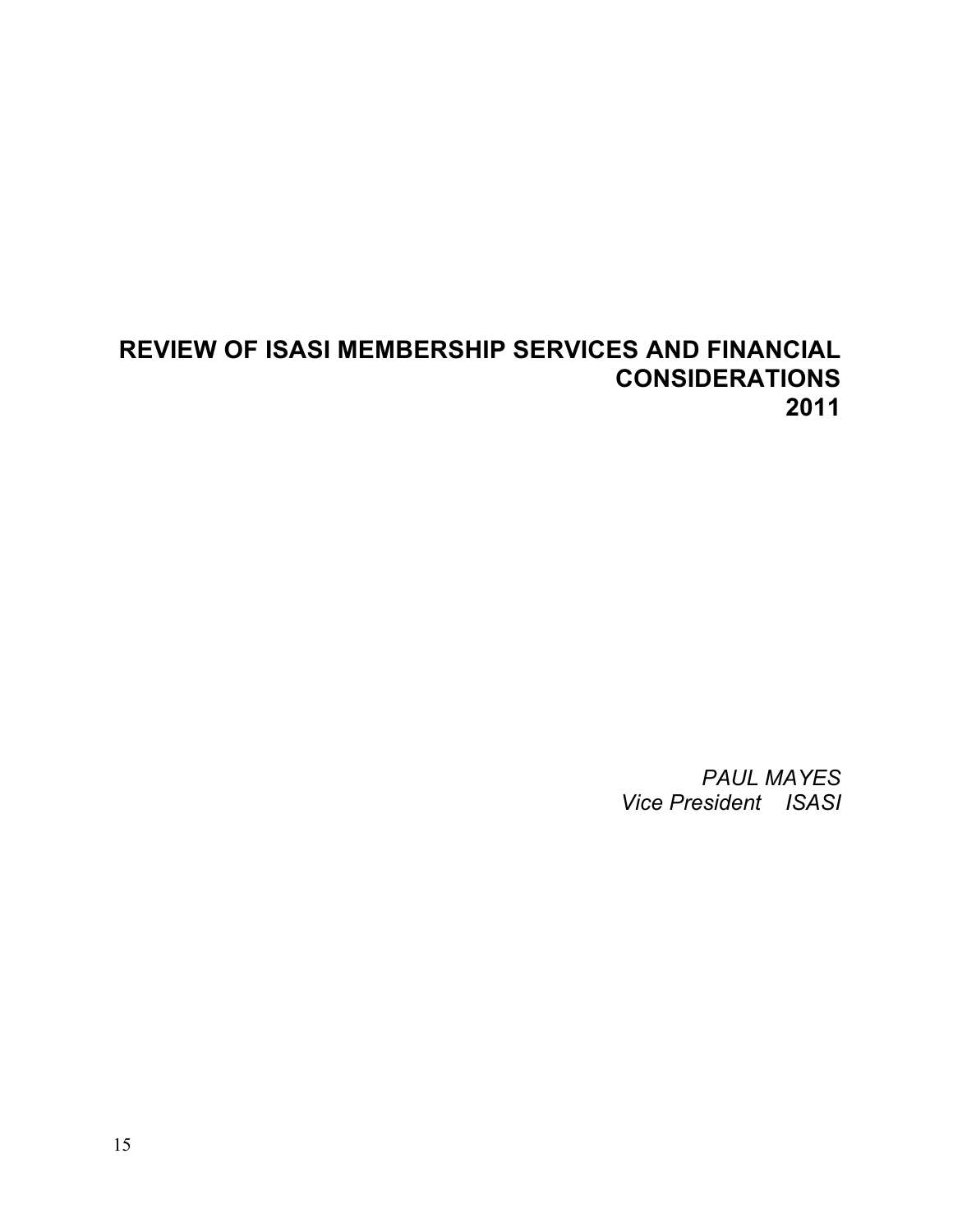# Contents

| <b>Introduction</b>                  | $\mathbf{3}$     |
|--------------------------------------|------------------|
| <b>Problem Statement</b>             | 3                |
| <b>Previous Options</b>              | 3                |
| Membership                           | $\boldsymbol{4}$ |
| <b>Fundamental Membership Policy</b> | 5                |
| <b>Communications Policy</b>         | 6                |
| Website                              | 6                |
| <b>Member Services and Retention</b> | $\overline{7}$   |
| <b>Financial Planning</b>            | 8                |
| <b>Summary</b>                       | 9                |
|                                      |                  |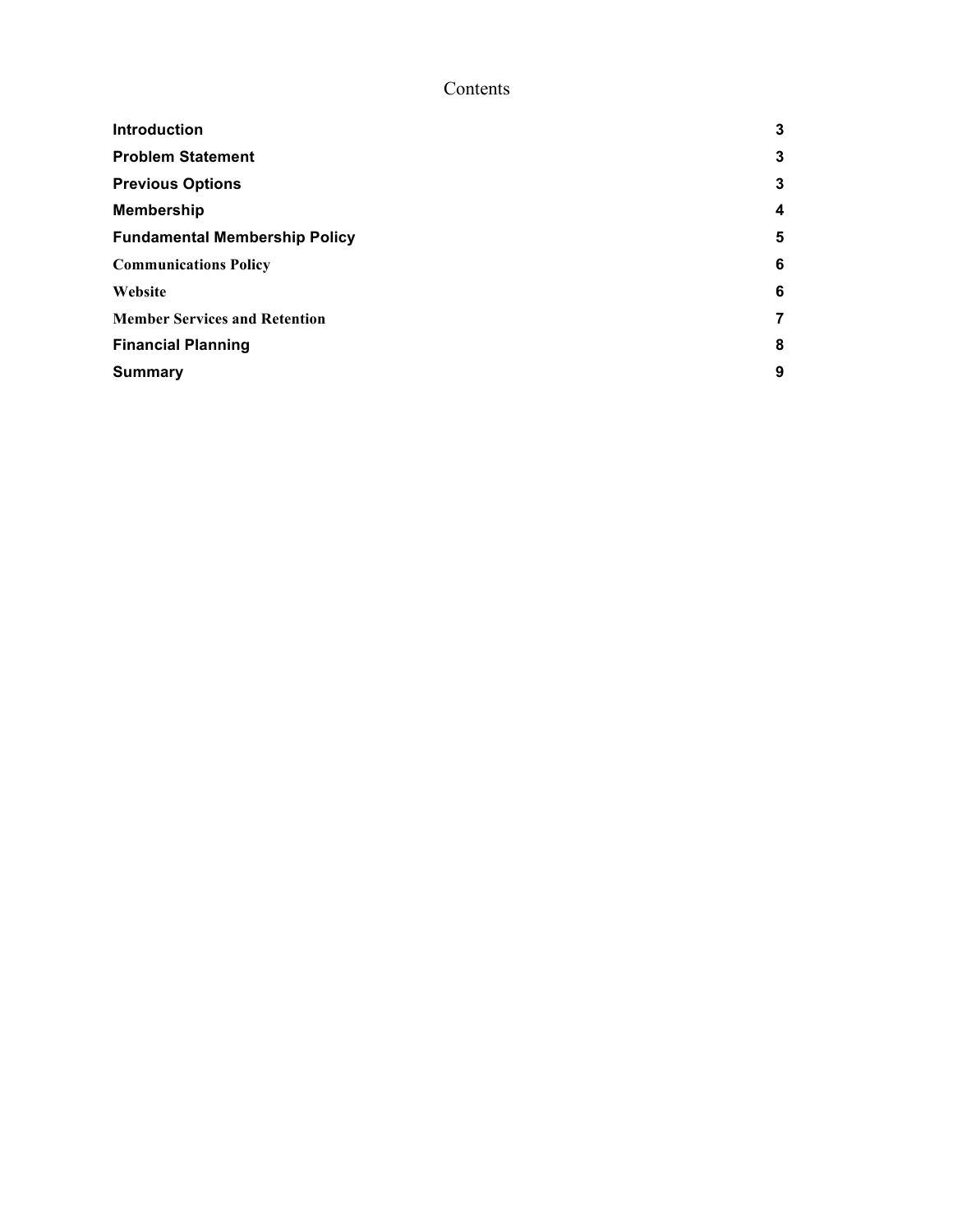#### **Introduction**

ISASI is a non-profit organization based in Washington DC, with worldwide membership. The majority of members are based in North America, although there are various numbers of members in over 100 other countries. It is however a North American centric society with the majority of the Executive based in the USA.

The Society has a Regional and National society structure with national societies in Australia, New Zealand, USA and Canada with regional societies in Europe and Asia. These national and regional societies are managed by elected officials from their respective society, and are financially independent of ISASI. They are each represented at the ISASI International Council by their respective councilors.

This review looks at the current situation regarding membership, finances, and communications and proposes suggestions for increasing membership, balancing the budget and improving the performance of the society. The review is based on feedback from office holders throughout ISASI and from a limited number of members. A survey to go out to all members is proposed.

#### Problem Statement

For several years the total membership of ISASI has been decreasing. This has had a detrimental effect on the ISASI financial position as membership dues make up the majority of the society income. The cost of running ISASI has also increased through inflation so the overheads have to be covered by reduced total income from membership dues.

There have been several strategies to increase the international membership and widen the membership base. These have only been partly successful.

Financially, the decrease in dues has been augmented by profit from the Annual International Seminar. Under the existing arrangements the seminar is required to make sufficient profits to be able to give ISASI at least \$10,000, plus \$6000 to cover the cost of the proceedings. In recent years this has been insufficient to cover the income from reduced dues.

#### Previous Options

Dues were increased in 2010 by 25% but this was insufficient to cover the reduced income and the cost of running ISASI. The profit from the Annual Seminars has usually been in excess of the minimum required so that ISASI has benefited from additional income from the seminars. This is not guaranteed under the present arrangements.

A serious deficit in the 2009 Seminar finances resulted in ISASI having to pay hotel charges from its financial reserves and the loss of the normal seminar profits. This negated the overall profits from previous years and reduced the financial reserves to a minimal amount. Membership

Individual Classifications

There are currently five dues paying levels of individual membership: Student Affiliate Associate Member Fellow

ISASI is the "professional" society for air safety investigators and aims to enhance the professional standing of safety investigators through international recognition, education, and information exchange. The "Member" classification was the membership level for professional,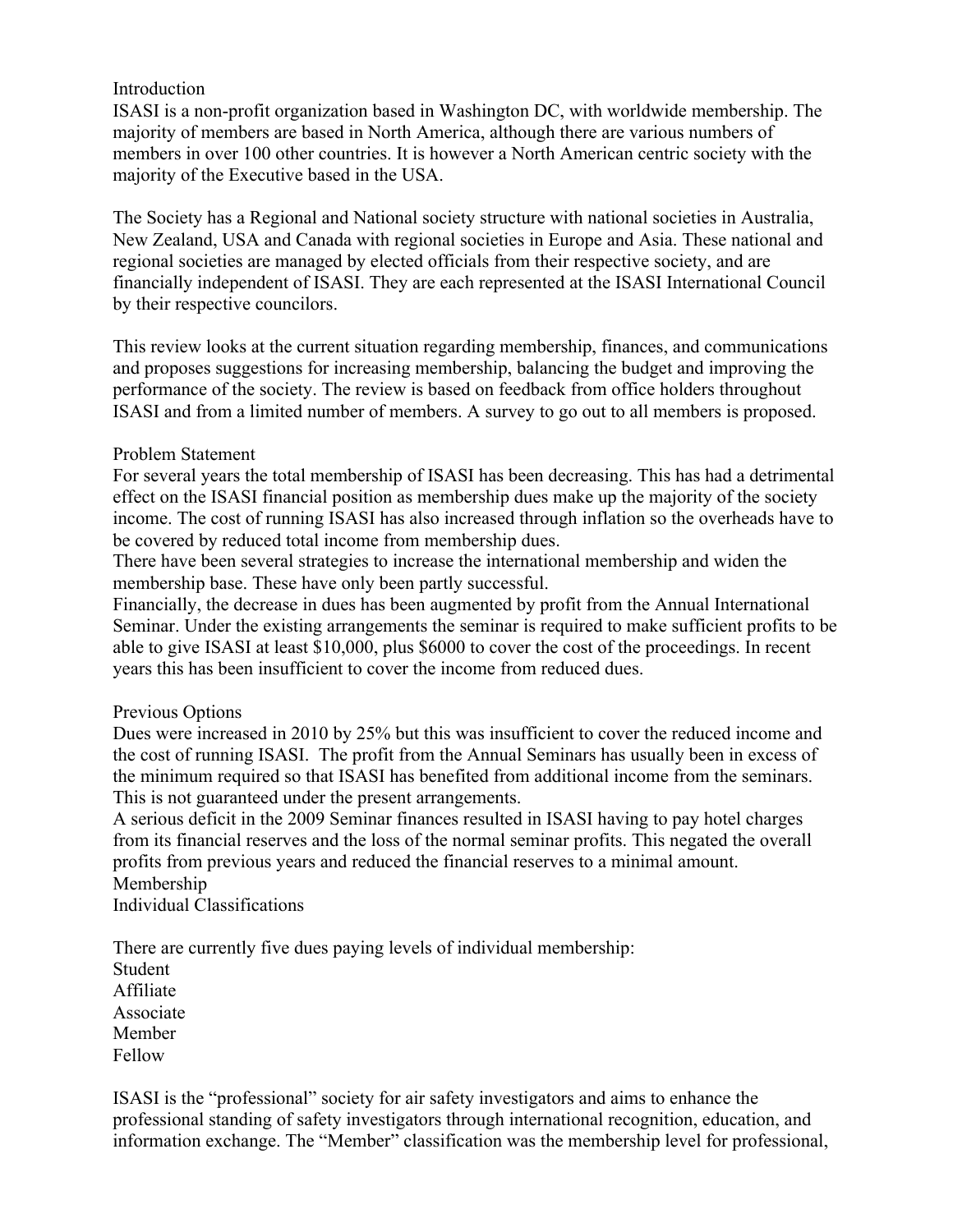experienced investigators. Recent changes to the criteria for "Member" have reduced the experience levels required and widened the criteria to include safety professionals. This has the advantage of broadening the membership base with resultant increase in membership numbers. The downside is the change means that experienced profession investigators are no longer specifically recognized by being a Member. The changes have also had flow on effects to the Associate level.

The requirements for "Fellow" are broader than pure professional standing and include involvement in ISASI management. If these requirements were modified to capture the "professional" standing of investigators there would be an impact on the existing "Fellows". There is a possible requirement for a new category of "Professional" Investigator to recognize the specific experienced, qualified investigators. The criteria for this grade of membership would have to be developed.

#### Benefit

The new criteria for Member should increase the membership numbers. The development of a Professional grade would emphasize the professional standing of investigators.

## Implementation

**A small working group should be formed by the President to review the changes in "Member" criteria to see if they have had a beneficial effect , review the criteria for Affiliate and Associate, plus consider a new category ( and criteria) for "Professional" investigator**.

## Student Membership

Student members should be considered as the future members of ISASI and could have a significant impact on the success of ISASI. It has been suggested that the transition from Student to the next level of membership, when the student has completed his/her studies, should be made easier and seamless.

It has also been suggested that Student members should be encouraged from all education facilities worldwide which have investigation and safety courses.

More representation of students and their interests should be considered at the council level. One or more councilors could be appointed to represent student interests at the Council Meetings. They could report on student concerns, activities and have an input to the business meetings of ISASI.

## Benefit

Students are the possibly the influential members of the future and could have significant impact on ISASI policy and procedures

Implementation

**A small working group should be formed by the President to review the current Student" membership category to see if transition to the next level of membership can be made easier, if the appointment of a Student Councilor is practicable and ways to increase Student membership.**

## Fundamental Membership Policy

ISASI, as the International Society of Air Safety Investigators has historically been the main society for air safety investigators. The number of air safety investigators worldwide is relatively small and does not vary greatly from year to year. In recent years there has been greater emphasis on accident prevention with safety analysts and system safety specialists. The goals of accident prevention have resulted in changes to the composition of national transport safety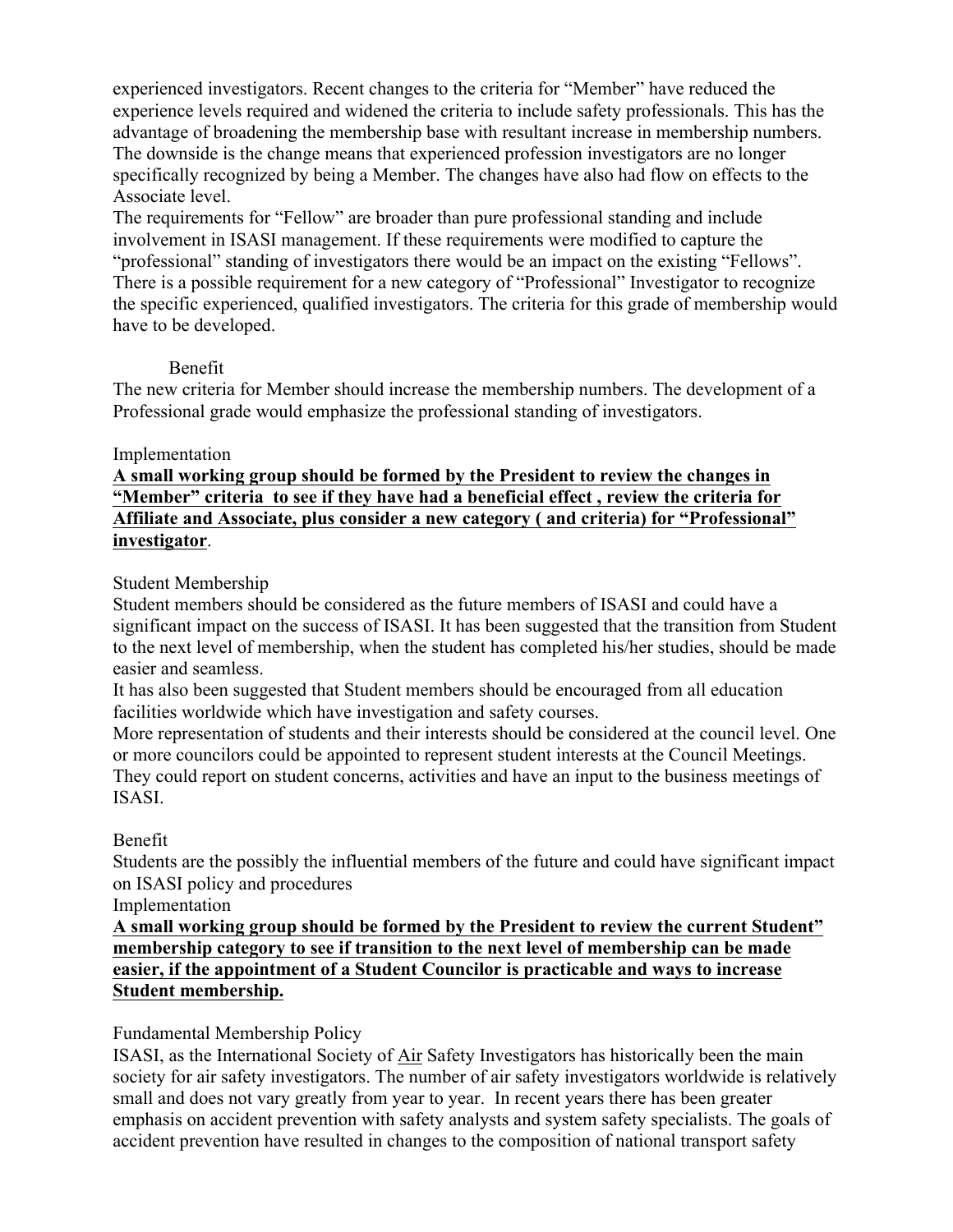bodies and authorities. There has also been a transition to multi modal national bodies with rail, marine, pipeline and road safety investigators.

Action has already been taken to modify the "Member" criteria to recognize safety specialists, as discussed above. A fundamental question for ISASI is whether the criteria should be broadened to include all transport modes. Safety investigators can move from one transport mode to another within national transport safety organizations. If the society formally recognized investigators from all transport modes it would provide a broader membership base. It may require a name to change, for example to International Society of Transport Safety Investigators. (ISTSI).

#### Benefit

The membership base for ISASI could be greatly widened and the membership criteria would recognize the similarities of safety investigations in different transport modes. Implementation

## **The Executive should consider options for broadening the membership criteria to include all modes of transport and consider the ramifications for the society if it were open to all transport safety.**

## Communications Policy

The main avenues for communication and education for ISASI members are the quarterly journal (Forum), the Annual International Seminar and information on the Website. The Regional and National Societies have additional communications through newsletters, regional seminars and meetings.

For the majority of members worldwide the Forum is the only communication received from ISASI. Feedback from members is that more communication is required to engage members in the society, such as newsletters, communiqués from the President, and information exchange. Website

The ISASI website is the "shop front" for most members as they are not able to attend the annual seminar. They look to the website for up to date information about ISASI, technical papers, working group activities and general safety information. For many organizations the website is the center of their communication strategy with dedicated web staff who manages the website to provide updates frequently, easy navigation, links to relevant sites, current news, multi levels of access depending upon public or member status, communication groups and blogs.

The current ISASI website is rather dated in appearance and there is not a detailed policy on the use and content of the website. As the prime communication source for ISASI a review of the website and its information management is recommended.

#### Electronic Communications

Almost all the ISASI members have email and access to the internet. Many members have requested electronic copies of Forum rather than the hard copy which is mailed out. There have also been suggestions of greater use of electronic communications for newsletters and correspondence.

The production and distribution of four copies of Forum per annum is a significant cost for ISASI. It is currently budgeted at approximately 30% of the total ISASI expenses, including postage.

A review of the production and distribution of Forum is recommended with the aim of significantly reducing costs. Forum could for example be distributed electronically as a PDF file, or made available to members through the member's area of the website.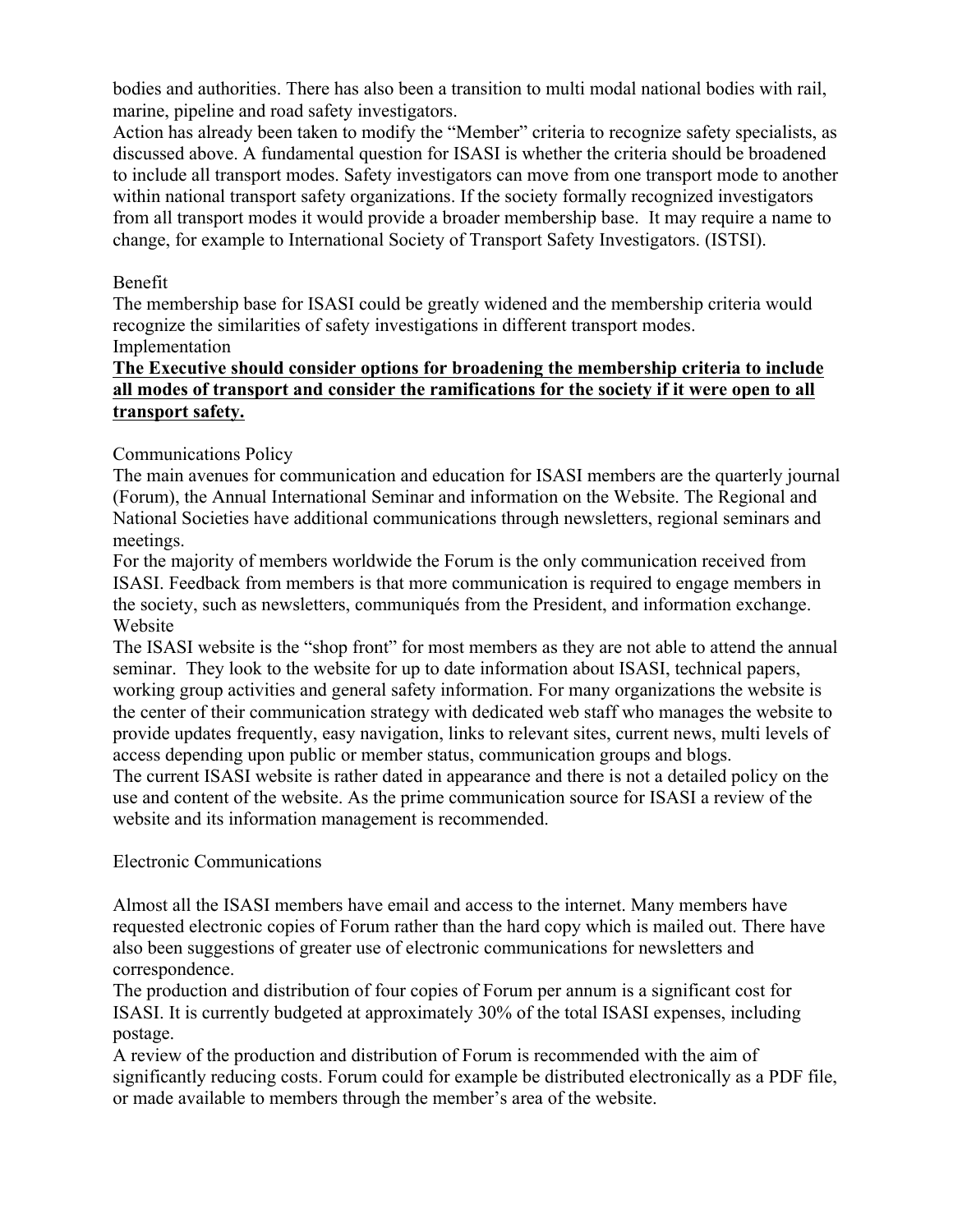Similarly the papers from the annual seminar should be made available on the website rather than produce specific "Proceeding", and the cost of the proceedings could be saved (currently budgeted at \$6K).

Reducing costs for these would assist in balancing the budget and would release funds to update and manage the Website.

#### Implementation

**The Executive should consider forming a working group to conduct a total review of communications to improve and increase communications to the members utilizing available resources and to look at various media outlets, such as social media. A review of the website, its appearance and content should be included.**

#### Member Services and Retention

There is concern that a significant number of members do not renew their membership. The reasons for this have not been established and can be varied (illness, retirement etc.). We do not have a good understanding of why people do not renew their membership. However there is a perception that many do not believe that membership of ISASI is warranted based on current ISASI products and services.

A survey of members is recommended to get feedback on what ISASI does well, what can be improved and what additional services members would like. A draft survey form is attached. The way forward for ISASI may depend upon the results of the survey if sufficient numbers of members respond.

Several members have requested easier renewal of their membership using on line services. This may not be possible depending upon the country of the member but is available to many members already.

There has also been suggestions regarding reduced membership dues for retired members and amending the age for Life membership. These ideas should be part of a review of member services.

Other ideas for increasing membership include a membership drive where members who recruit a new member get a reduction in the annual dues or other financial incentive.

#### Corporate Members

ISASI relies on the financial input from its Corporate Members. In the current global financial situation many companies are reviewing and reassessing their sponsorship of organizations such as ISASI. It is therefore timely to review the services provided to corporate members and improve the relationships with our corporates. Direct contact with corporate members by the Executive and National/ Regional executives should be considered. The benefits of supporting ISASI should be emphasized through a uniform approach using ISASI material, seminar information and other feedback from ISASI.

#### Implementation

**A survey of all ISASI members should be conducted to assist with a review of current member's services and with planning the future services and direction of ISASI. Corporate members should be contacted personally to improve communications and feedback.**

#### **International Seminar**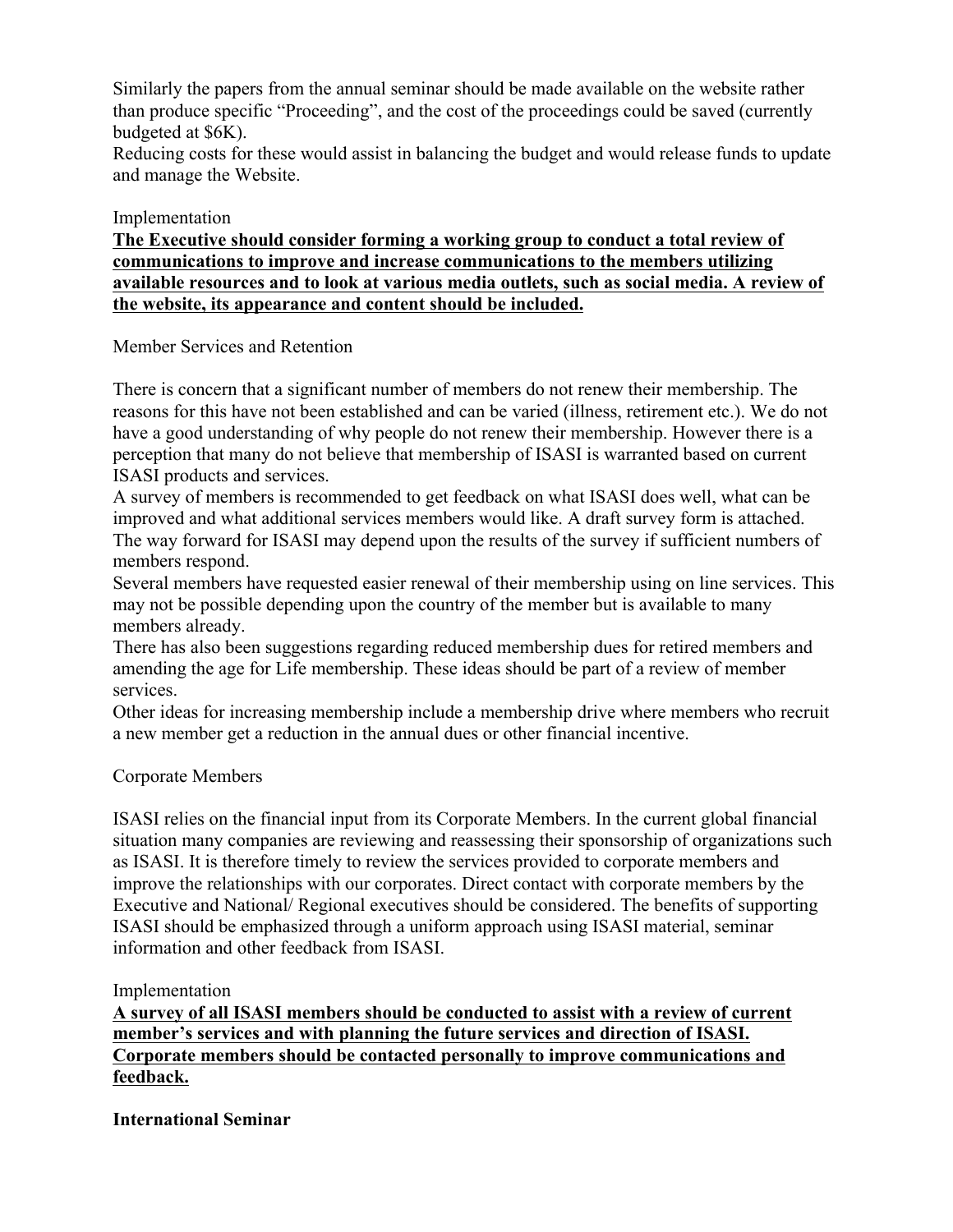The annual International Seminar is the main ISASI activity. As stated previously the financial viability of ISASI has come to rely on a substantial profit from the seminars, in excess of the required \$16000. As ISASI is a society for individuals the cost of registration has been kept to a figure which members could afford rather than rely on business registrations. This figure is maintained by Corporate Sponsorship and volunteers to plan and run the seminars. Each year it is harder to maintain an affordable registration cost while providing all the usual events and services. It is timely to review the format of the international seminar and consider ways to improve the financial situation. One suggestion for example is that the registration only includes the three days of the technical program, the social program such as the reception, informal night and banquet could be additional costs as extras.

The geographical locations of the seminars have mainly been in North America. There should be a concerted effort to consider other locations such as Europe, Asia, Middle East and South America in order to promote ISASI as a global society.

A survey or feedback form should be used at the seminar to provide ideas for improving the annual seminars.

The Executive should take a greater oversight of the critical financial aspects of the seminar (although they are already covered by the Seminar Policy) such as the contracts for the hotel and other services, to prevent another significant loss for ISASI.

#### Implementation

#### **The Executive should conduct a total review of the International Seminar format and associated costs to improve the appeal of the seminar to the members and improve the financial returns.**

#### Financial Planning

The annual budgets for ISASI do not always balance and extra income from the seminar or short term fixes such as cancelling an edition of Forum, or not providing funding for the International Council Meeting, have been used to bring the budget into balance. A complete review of financial management is recommended to consider budgets for a three or five year period, to get greater efficiencies, make savings from council overheads such as travel, review communications such as Forum, and provide additional services. The budgets should be balanced so that financial management is transparent and the costs of the council such as attending the International Council Meeting are guaranteed,

Implementation

#### **The President should set up a financial planning group to work with the Treasurer to provide a three to five year financial plan. The planning should include the seminar policy to increase the profit for ISASI as a critical income to assist with balancing the budget,**

#### Summary

ISASI is at a stage in its development where critical decisions have to be made in regard to membership and financial sustainability due to changes in external conditions such as the global financial situations and the stresses on the aviation industry and airlines. It is timely to review the present services to members and consider ways for greater efficiencies, greater use of current and future communication technology and achieve significant improvements in the financial viability of ISASI.

This review makes the following recommendations: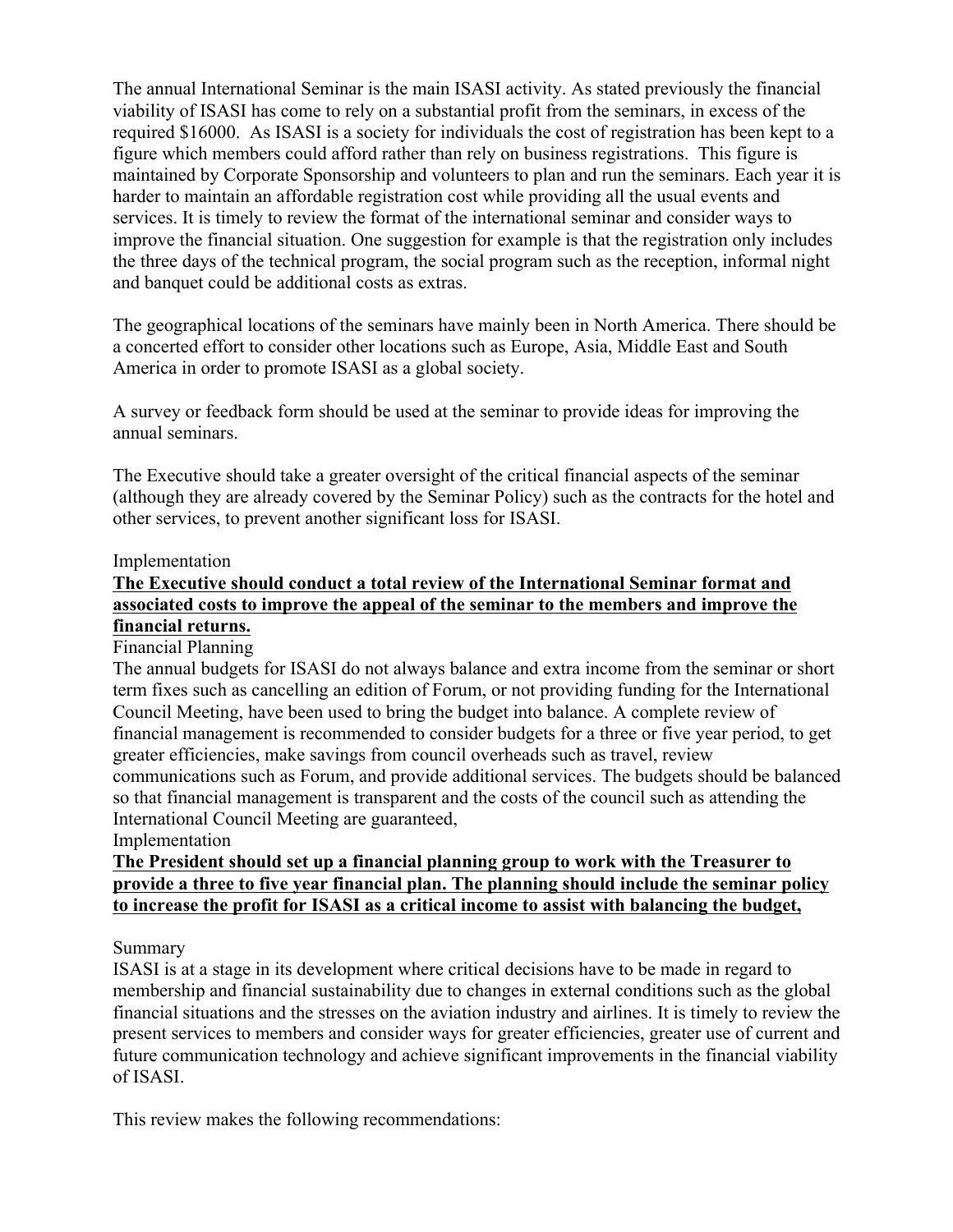**1/**

**A small working group should be formed by the President to review the changes in "Member" criteria to see if they have had a beneficial effect , review the criteria for Affiliate and Associate, plus consider a new category ( and criteria) for "Professional" investigator**

# **2/**

**A small working group should be formed by the President to review the current Student" membership category to see if transition to the next level of membership can be made easier, if the appointment of a Student Councilor is practicable and ways to increase Student membership.**

# **3/**

**The Executive should consider options for broadening the membership criteria to include all modes of transport and consider the ramifications for the society if it were open to all transport safety.**

**4/**

**The Executive should consider forming a working group to conduct a total review of communications to improve and increase communications to the members utilizing available resources and to look at various media outlets, such as social media. A review of the website, its appearance and content should be included.**

**5/**

**A survey of all ISASI members should be conducted to assist with a review of current member's services and with planning the future services and direction of ISASI. Corporate members should be contacted personally to improve communications and feedback.**

**6/**

**The Executive should conduct a total review of the International Seminar format and associated costs to improve the appeal of the seminar to the members and improve the financial returns.** 

**7/**

**The President should set up a financial planning group to work with the Treasurer to provide a three to five year financial plan. The planning should include the seminar policy to increase the profit for ISASI as a critical income to assist with balancing the budget,**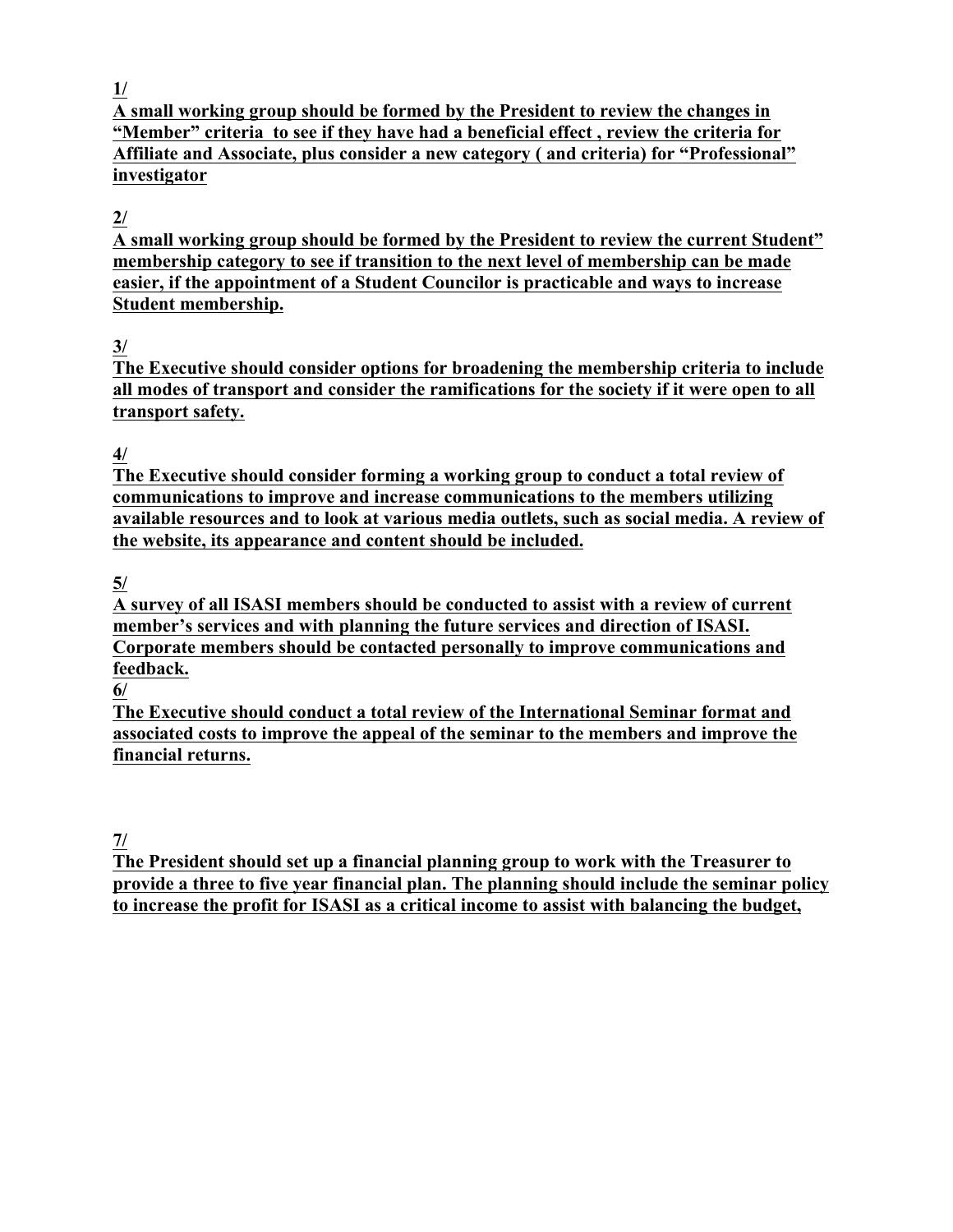Paul Mayes ISASI Vice President

Thank you to all those executives and members who provided input to this review.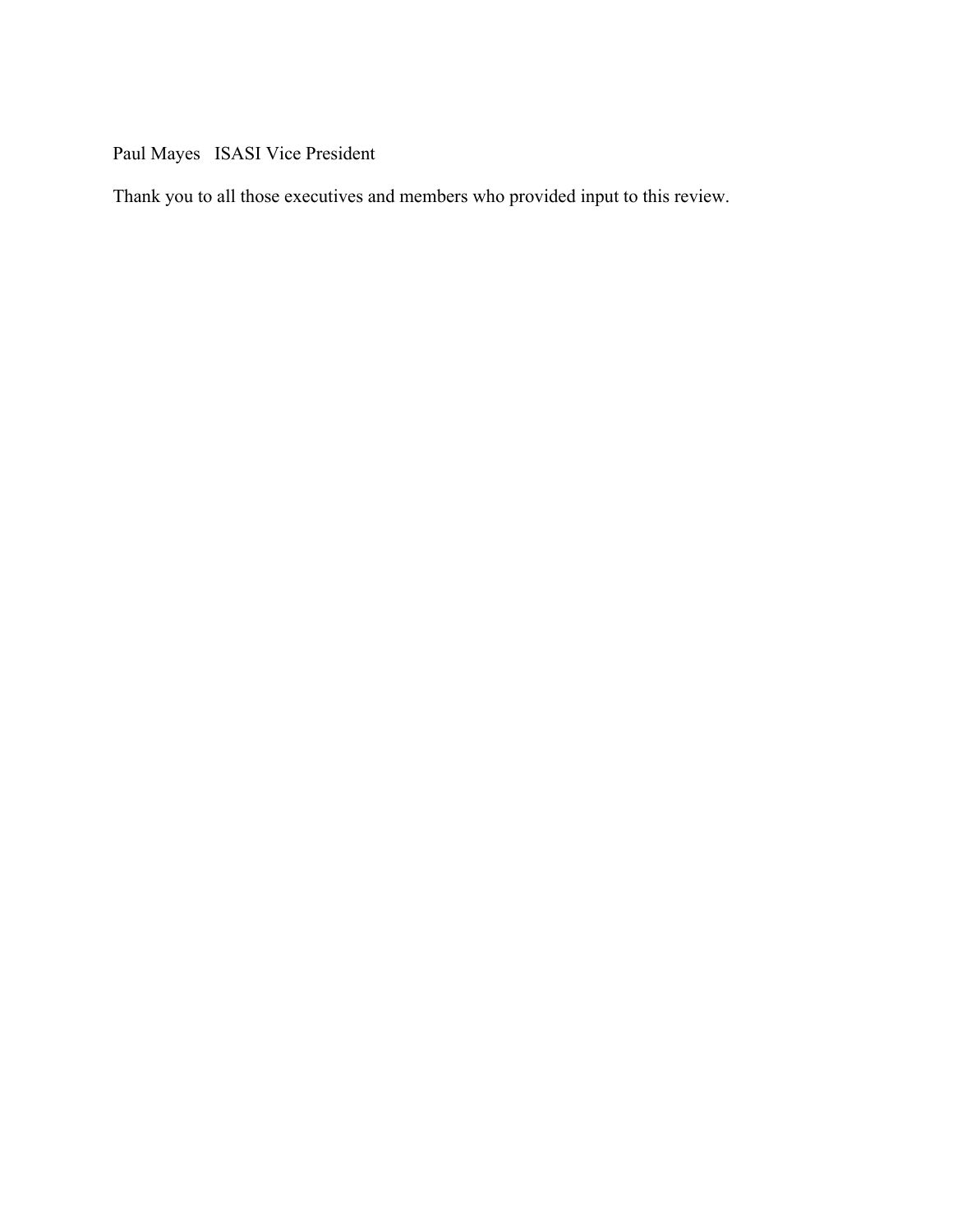#### MEMBERSHIP SURVEY

We would like to get your feedback on ISASI and the services to members, and your ideas on how we can improve the Society and grow the membership. (Please use additional pages if required)

# **Your details**

| Working Group Membership:                                                                      |  |
|------------------------------------------------------------------------------------------------|--|
|                                                                                                |  |
|                                                                                                |  |
| What do you like about ISASI :                                                                 |  |
|                                                                                                |  |
| .                                                                                              |  |
|                                                                                                |  |
|                                                                                                |  |
|                                                                                                |  |
|                                                                                                |  |
| What do you think can be improved                                                              |  |
|                                                                                                |  |
|                                                                                                |  |
|                                                                                                |  |
|                                                                                                |  |
| <b>ISASI Internet Web Site</b>                                                                 |  |
| What information do you                                                                        |  |
|                                                                                                |  |
|                                                                                                |  |
|                                                                                                |  |
|                                                                                                |  |
| <b>Communications</b>                                                                          |  |
|                                                                                                |  |
|                                                                                                |  |
|                                                                                                |  |
|                                                                                                |  |
|                                                                                                |  |
| <b>Membership Retention</b>                                                                    |  |
|                                                                                                |  |
| Should members fully retired from the workforce receive a discount on membership dues:         |  |
|                                                                                                |  |
| If so, should the age for Life Membership be increased progressively to 75 years old:          |  |
|                                                                                                |  |
| Comments                                                                                       |  |
|                                                                                                |  |
|                                                                                                |  |
|                                                                                                |  |
| <b>Executive</b>                                                                               |  |
| Should a maximum term of office for the President and Vice President be introduced such as two |  |

terms in office?................................................................

### **International Seminar**